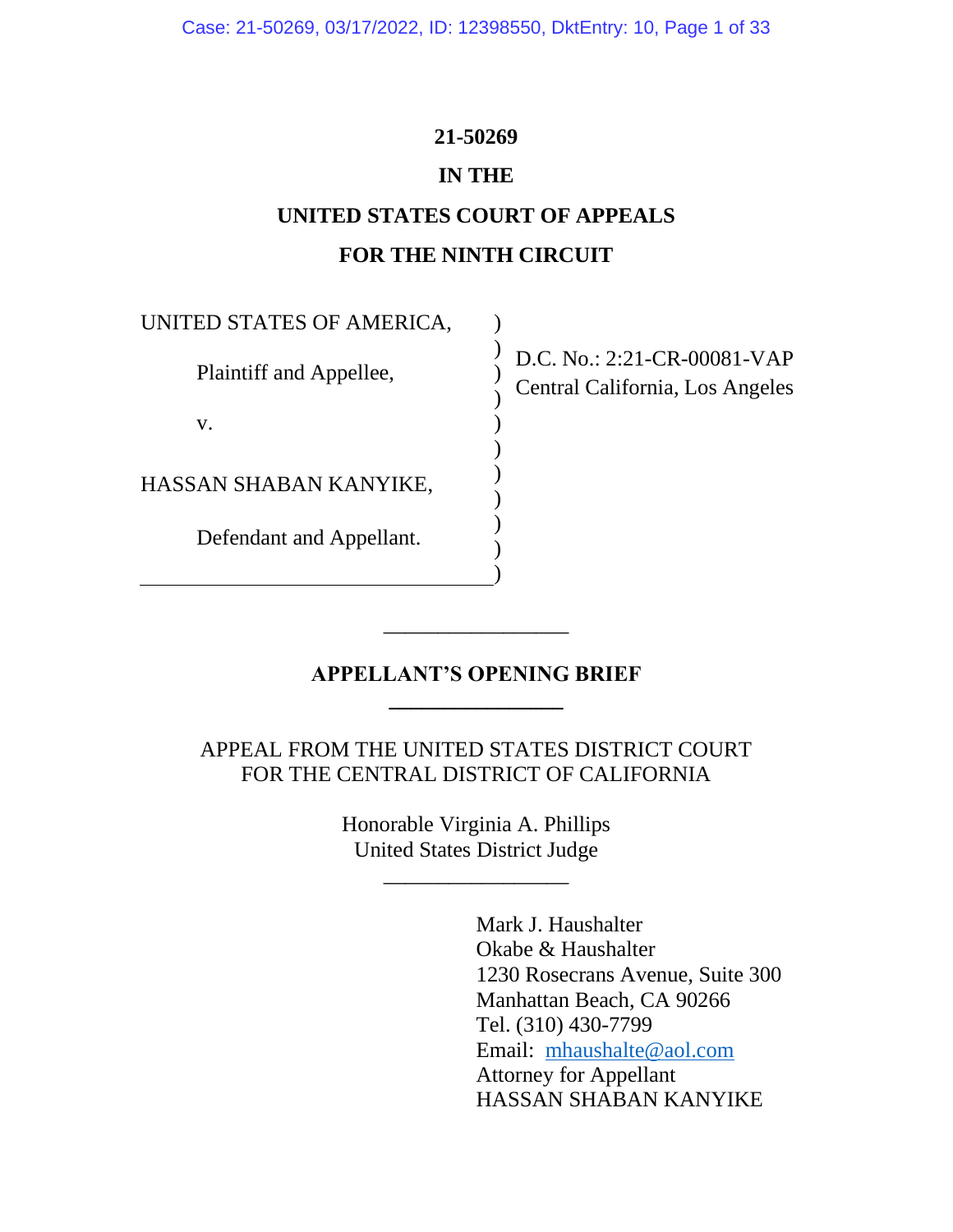# **TABLE OF CONTENTS**

|                                                                                                                                                                                                                                                                                                                                                                                                                   | Page           |
|-------------------------------------------------------------------------------------------------------------------------------------------------------------------------------------------------------------------------------------------------------------------------------------------------------------------------------------------------------------------------------------------------------------------|----------------|
| STATEMENT OF JURISDICTION                                                                                                                                                                                                                                                                                                                                                                                         | 1              |
| STATEMENT OF ISSUES ON APPEAL                                                                                                                                                                                                                                                                                                                                                                                     | 1              |
| <b>STATEMENT OF THE CASE</b>                                                                                                                                                                                                                                                                                                                                                                                      | $\overline{2}$ |
| <b>SUMMARY OF THE ARGUMENT</b>                                                                                                                                                                                                                                                                                                                                                                                    | 14             |
| ARGUMENT                                                                                                                                                                                                                                                                                                                                                                                                          | 16             |
| <b>I. MR. KANYIKE SUFFERED INEFFECTIVE</b><br><b>ASSISTANCE OF COUNSEL IN THAT HIS</b><br>ATTORNEY AT SENTENCING FAILED TO PROVIDE<br>THE COURT WITH SUFFICIENT AUTHORITY<br><b>REGARDING THE "SOPHISTICATED MEANS"</b><br><b>ENHANCEMENTS THAT WOULD HAVE ALLOWED</b><br>IT TO PROPERLY FIND THAT IT DID NOT APPLY<br><b>IN THIS CASE</b><br><b>A. Introduction And Relevant Facts And</b><br><b>Proceedings</b> | 16<br>16       |
| <b>B.</b> The Law Pertaining To The Sophisticated Means<br><b>Enhancement</b>                                                                                                                                                                                                                                                                                                                                     | 17             |
| <b>C. Ineffective Assistance Of Counsel</b>                                                                                                                                                                                                                                                                                                                                                                       | 18             |
| D. The District Court's Decision To Impose The<br><b>Two-Level Sophisticated Means Enhancement Must</b><br><b>Be Vacated Due To Trial Counsel's Failure</b><br><b>To Properly Argue The Matter</b>                                                                                                                                                                                                                | 20             |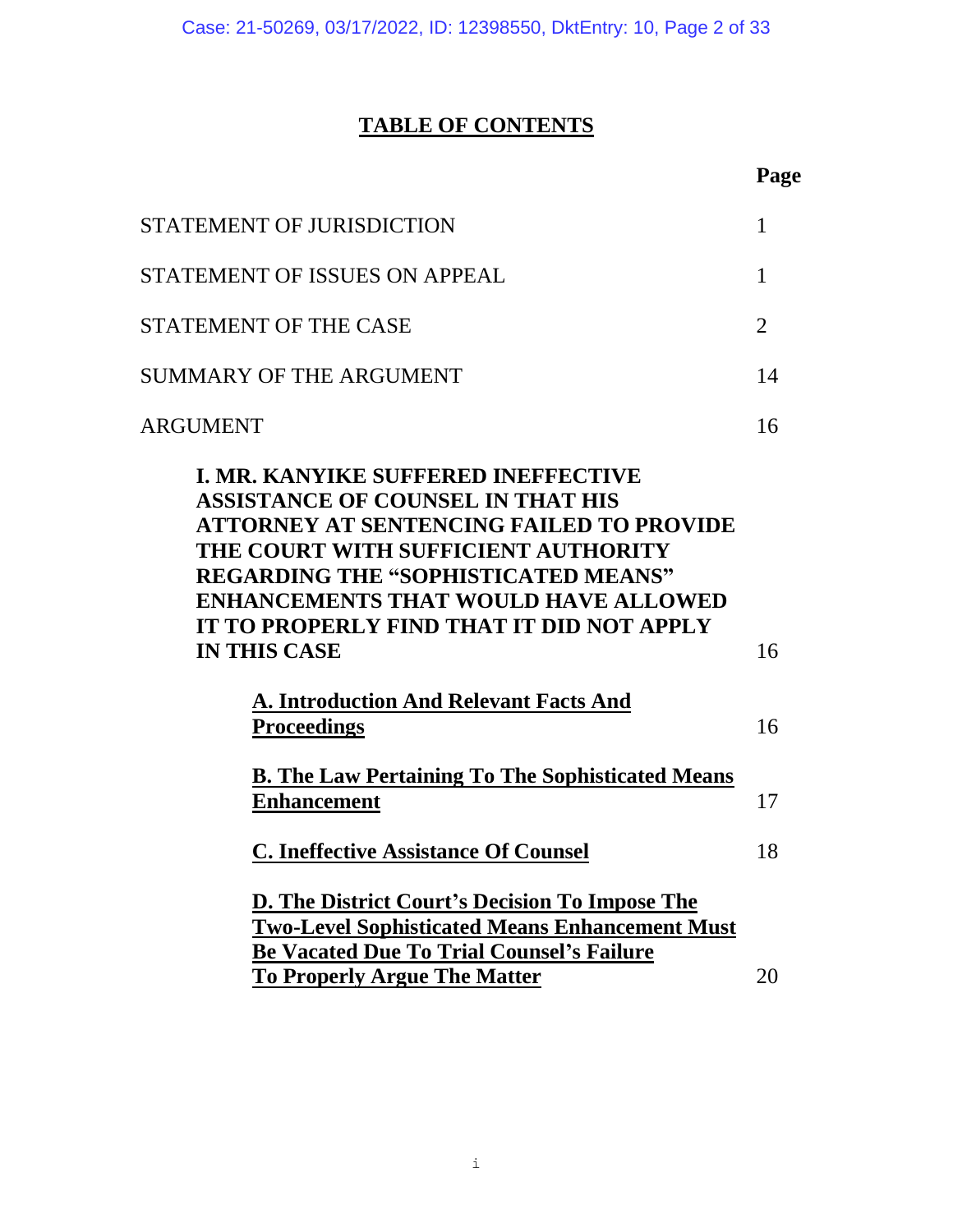# **II. MR. KANYIKE SUFFERED INEFFECTIVE ASSISTANCE OF COUNSEL AT SENTENCING WHEN HIS ATTORNEY FAILED TO CONTEST THE TWO-LEVEL "GROSS RECEIPTS" ENHANCEMENT UNDER USSG §2B1.1(b)(17)(A)** 22

| <b>CONCLUSION</b>                | 26 |  |
|----------------------------------|----|--|
| <b>CERTIFICATE OF COMPLIANCE</b> |    |  |
| <b>PROOF OF SERVICE</b>          |    |  |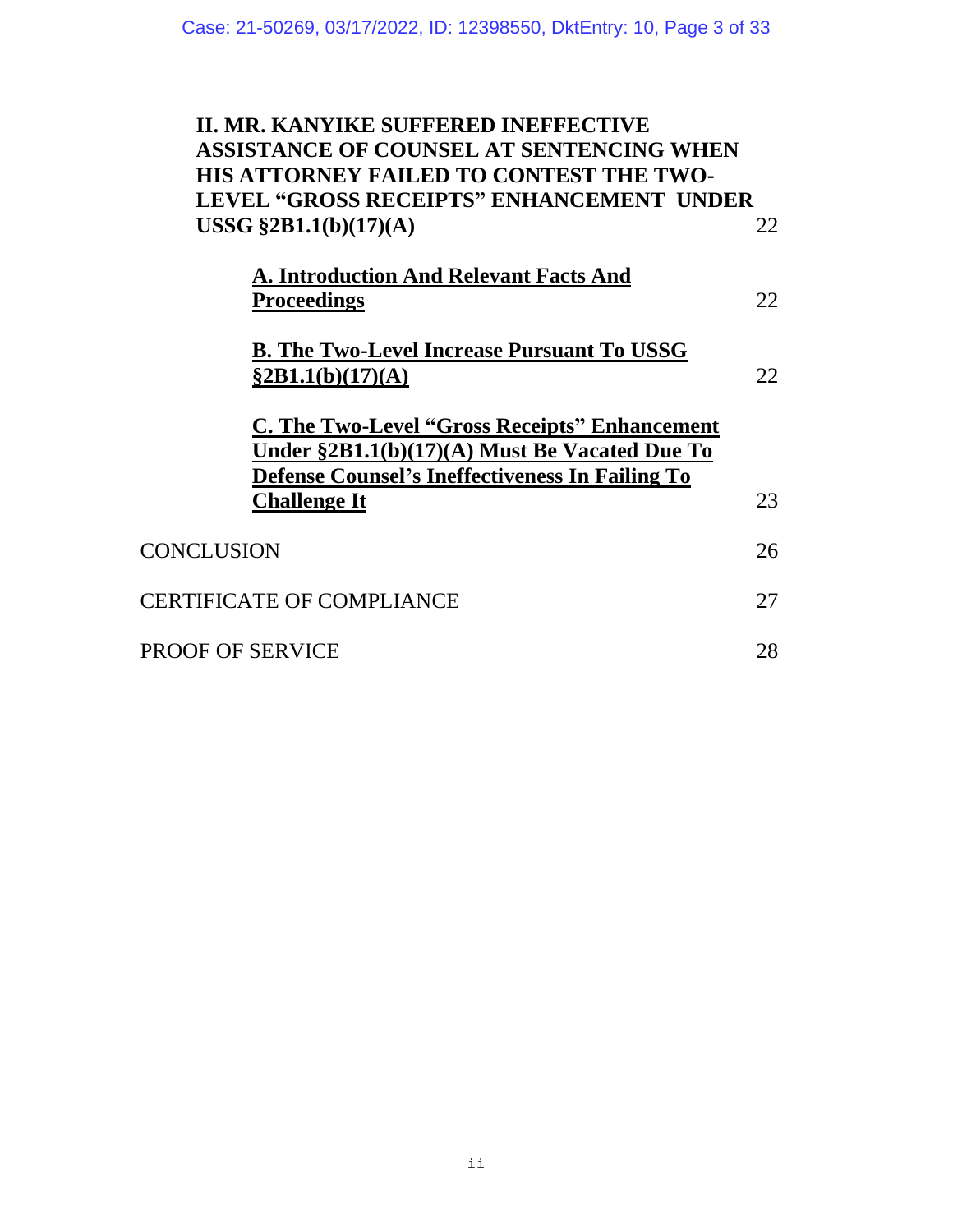# **TABLE OF AUTHORITIES**

| <b>U.S. Constitution</b><br>U.S. Const. amend. VI                                | <b>Page</b><br>1, 18, 23 |
|----------------------------------------------------------------------------------|--------------------------|
| <b>Cases</b><br>Berkey v. United States, 318 F.3d 768 (7th Cir. 2003)            | <b>Page</b><br>19        |
| Massaro v. United States, 538 U.S. 500 (2003)                                    | 19                       |
| <i>Phillips v. White, 851 F.3d 567 (6th Cir. 2017)</i>                           | 19                       |
| Strickland v. Washington, 466 U.S. 668, 104 S.Ct. 2052,<br>80 L.Ed.2d 674 (1984) | 18-19, 23                |
| United States v. Adepoju, 756 F.3d 250 (4th Cir. 2014)                           | 18, 20                   |
| United States v. Alferahin, 433 F.3d 1148 (9th Cir. 2006)                        | 19-20                    |
| United States v. Angelone, 894 F.2d 1129 (9th Cir. 1990)                         | 18                       |
| United States v. Bennett, 472 F.3d 825 $(11^{th}$ Cir. 2006)                     | 23                       |
| United States v. Huggins, 844 F.3d 118 (2nd Cir. 2016)                           | 22                       |
| United States v. Jennings, 711 F.3d 1144 (9th Cir. 2013)                         | 17                       |
| United States v. Lillard, 354 F.3d 850 (9th Cir. 2003)                           | 19                       |
| United States v. Liu, 731 F.3d 982 (9th Cir. 2013)                               | 20                       |
| United States v. Muho, 978 F.3d 1212 (11 <sup>th</sup> Cir. 2020)                | 22                       |
| United States v. Norwood, 774 F.3d 476 (8th Cir. 2014)                           | 17                       |
| United States v. Presendieu, 880 F.3d 1228 (11th Cir. 2018)                      | 18                       |
| United States v. Valle, 940 F.3d 473 (9 <sup>th</sup> Cir. 2019)                 | 23                       |
| United States v. Van Alstyne, 584 F.3d 803 (9th Cir. 2009)                       | 22                       |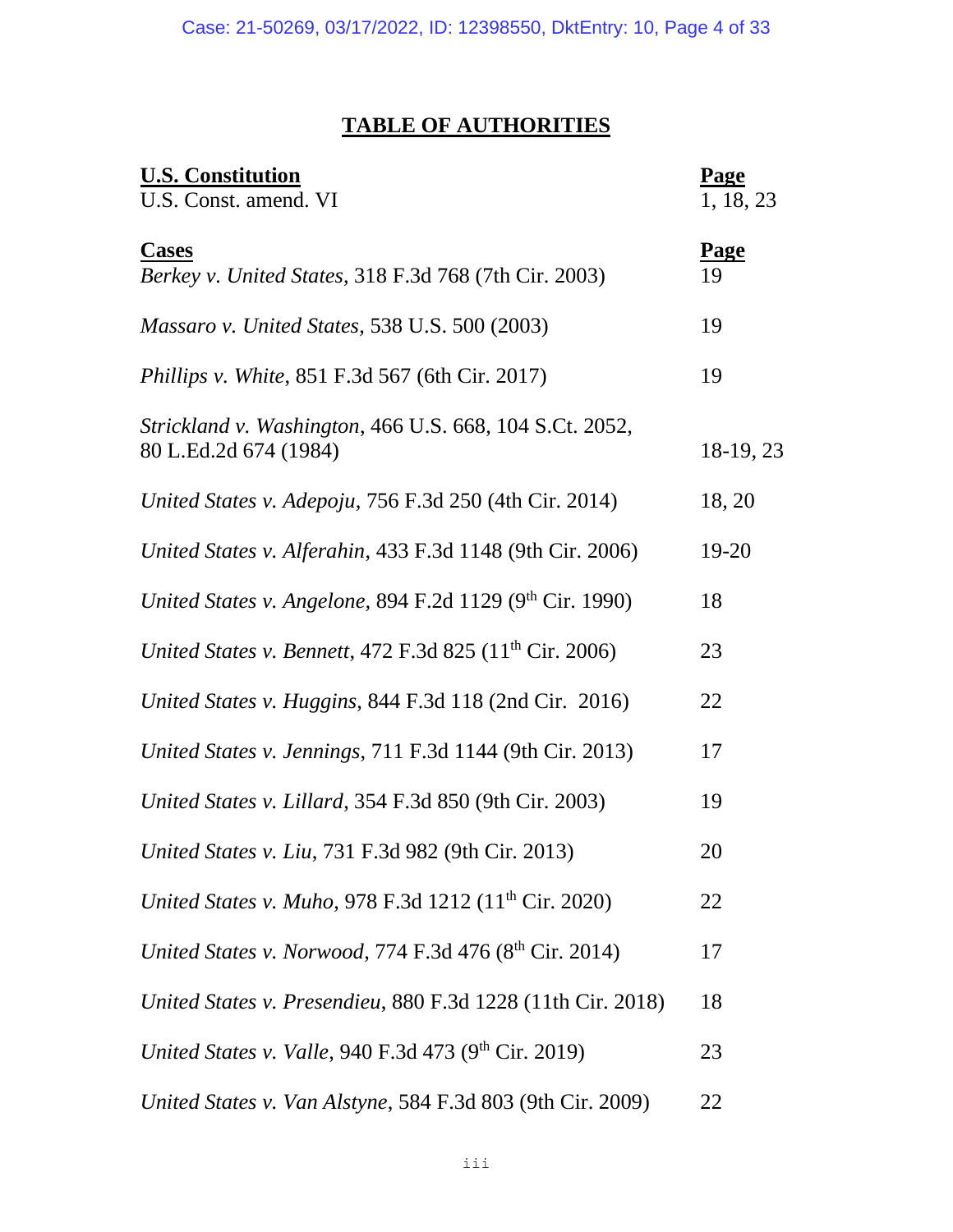# Case: 21-50269, 03/17/2022, ID: 12398550, DktEntry: 10, Page 5 of 33

| <b>Statutes</b>                                | Page                    |
|------------------------------------------------|-------------------------|
| 18 U.S.C. § 3231                               | 1                       |
| 28 U.S.C. § 1291<br>28 U.S.C. § 2255           | 1<br>19                 |
| Fed.R.Crim.Pro. 4                              | 1                       |
| Sentencing Guideline $\S 2B1.1(b)(1)(I)$       | 12                      |
| Sentencing Guideline $\S 2B1.1(b)(10)(C)$      | $1, 13-14$<br>16-18, 20 |
| Sentencing Guideline $\S$ $\S$ 2B1.1(b)(17)(A) | 2, 13, 15<br>$21 - 24$  |
| Sentencing Guideline $\S 3E1.1(b)$             | 12                      |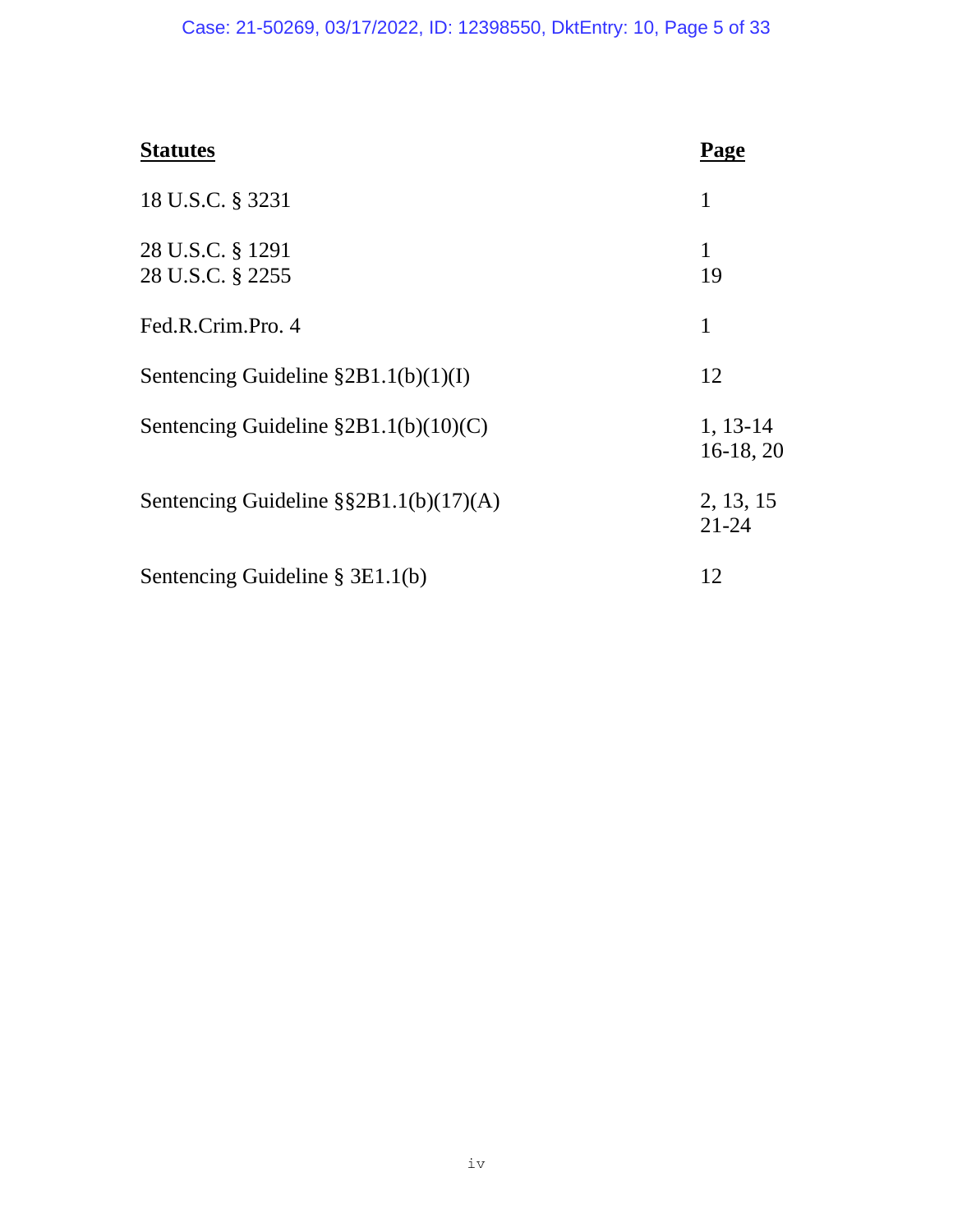#### **STATEMENT OF JURISDICTION**

This is an appeal by Mr. Hassan Kanyike of his final judgment of conviction that disposes of all parties' claims. The district court had jurisdiction over his case pursuant to 18 U.S.C. § 3231. This Court has jurisdiction pursuant to 28 U.S.C. § 1291.

The district court entered judgment against Mr. Kanyike on November 16, 2021. ( $ER<sup>1</sup>$  6). This appeal is timely under Federal Rule of Appellate Procedure 4, Kanyike having filed his notice of appeal on November 24, 201. (ER 196).

#### **STATEMENT OF ISSUES ON APPEAL**

1) Was appellant denied the effective assistance of counsel as guaranteed by the Sixth Amendment when his attorney failed to effectively argue to the district court the reasons why the two-level "sophisticated means" enhancement under USSG §2B1.1(b)(10)(C) did not apply to his sentence?

2) Was appellant denied the effective assistance of counsel as guaranteed by the Sixth Amendment when his attorney failed to challenge

<sup>&</sup>lt;sup>1</sup> "ER" will be the designation used to refer to the Excerpts of Record.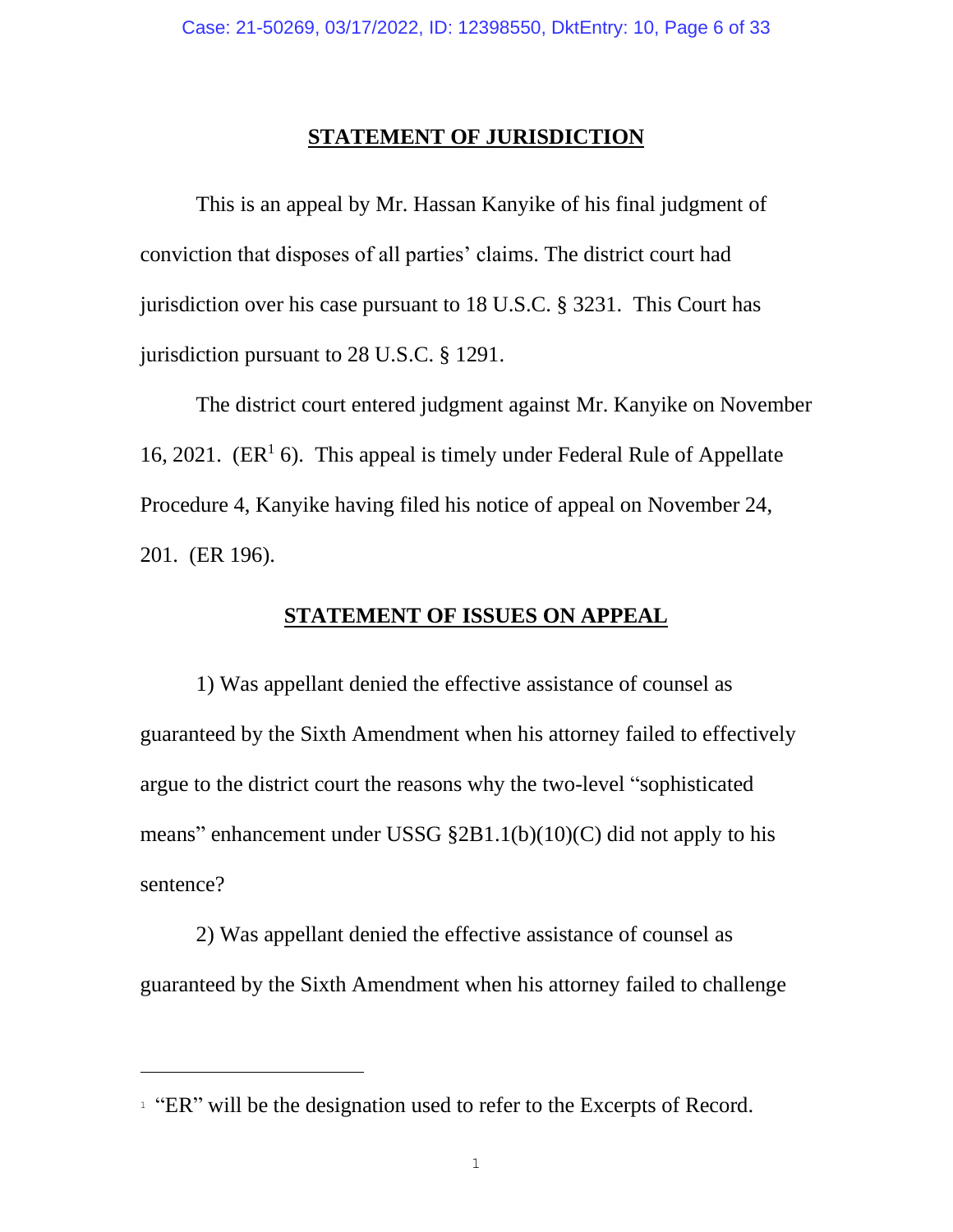the two-level enhancement for gross receipts over \$1,000,000 from financial institutions pursuant to USSG §2B1.1(b)(17)(A)?

## **STATEMENT OF THE CASE**

#### **FACTS PERTAINING TO THE OFFENSE**

Mr. Kanyike owned and worked at Falcon Motors Inc. ("Falcon Motors"), a small used car dealership in Van Nuys, California, which he solely owned. He was its Chief Executive Officer and Chief Financial Officer. According to the California Employment Development Department ("EDD"), Kanyike has no employer records on file for tax year 2019 and 2020. He also had no employee wage information on file with the EDD. (ER 148). Kanyike was the sole proprietor of HK Development International ("HK Development"), a purported business located at the same address as Kanyike's Santa Clarita residence. It is unclear what this business did other than it was involved in "retail." (ER 151, 175-178).

Beginning in April 2020, and continuing through June 2020, Kanyike submitted eight false and fraudulent applications and supporting documents in the names of Falcon Motors and HK Development to obtain Paycheck Protection Program loans and Economic Injury Disaster Loan proceeds from the Small Business Administration ("SBA") and various banks. In these applications, he provided materially false information as to the number of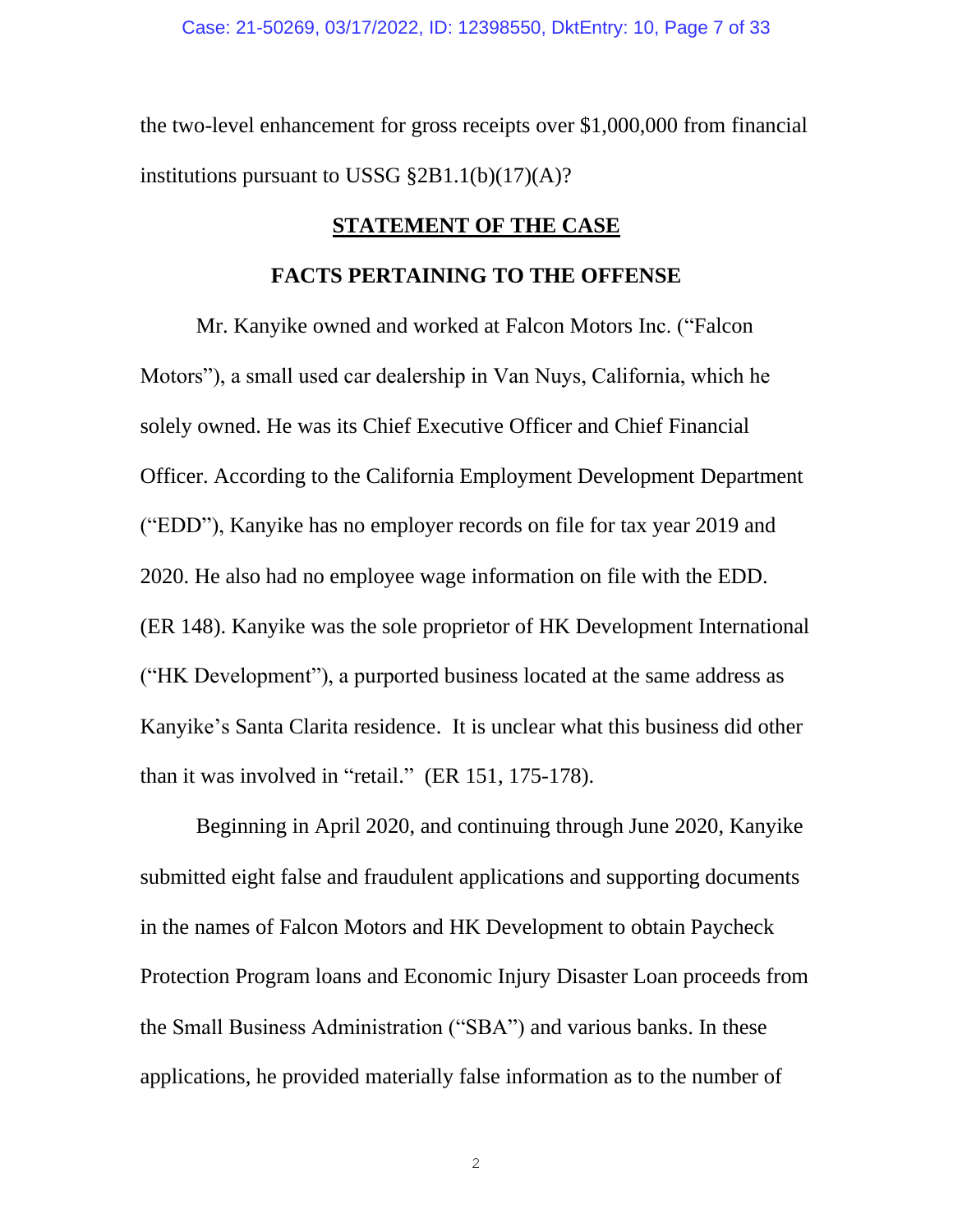employees employed and the gross revenues of his businesses. In all, and as further detailed below, Kanyike fraudulently obtained loan proceeds totaling approximately \$1,302,550. (ER 115, 148, 177.)

### 1. The Paycheck Protection Program

The Coronavirus Aid, Relief, and Economic Security ("CARES") Act was a federal law enacted in or about March 2020 that was designed to provide emergency financial assistance to Americans suffering economic harm as a result of the COVID-19 pandemic. One form of assistance provided by the CARES Act was the authorization of United States taxpayer funds in forgivable loans to small businesses for job retention and certain other expenses, through a program referred to as the Paycheck Protection Program ("PPP"). PPP loan proceeds were to be used by the business only for payment of certain permissible expenses: payroll costs, interest on mortgages, rent, and utilities. (ER 172-173).

In order to obtain a PPP loan, a qualifying business was required to submit a PPP loan application signed by an authorized representative of the business. The PPP loan application required the applicant business (through its authorized representative) to acknowledge the program rules and make certain affirmative certifications in order to be eligible to obtain the PPP loan. (ER 172-176.)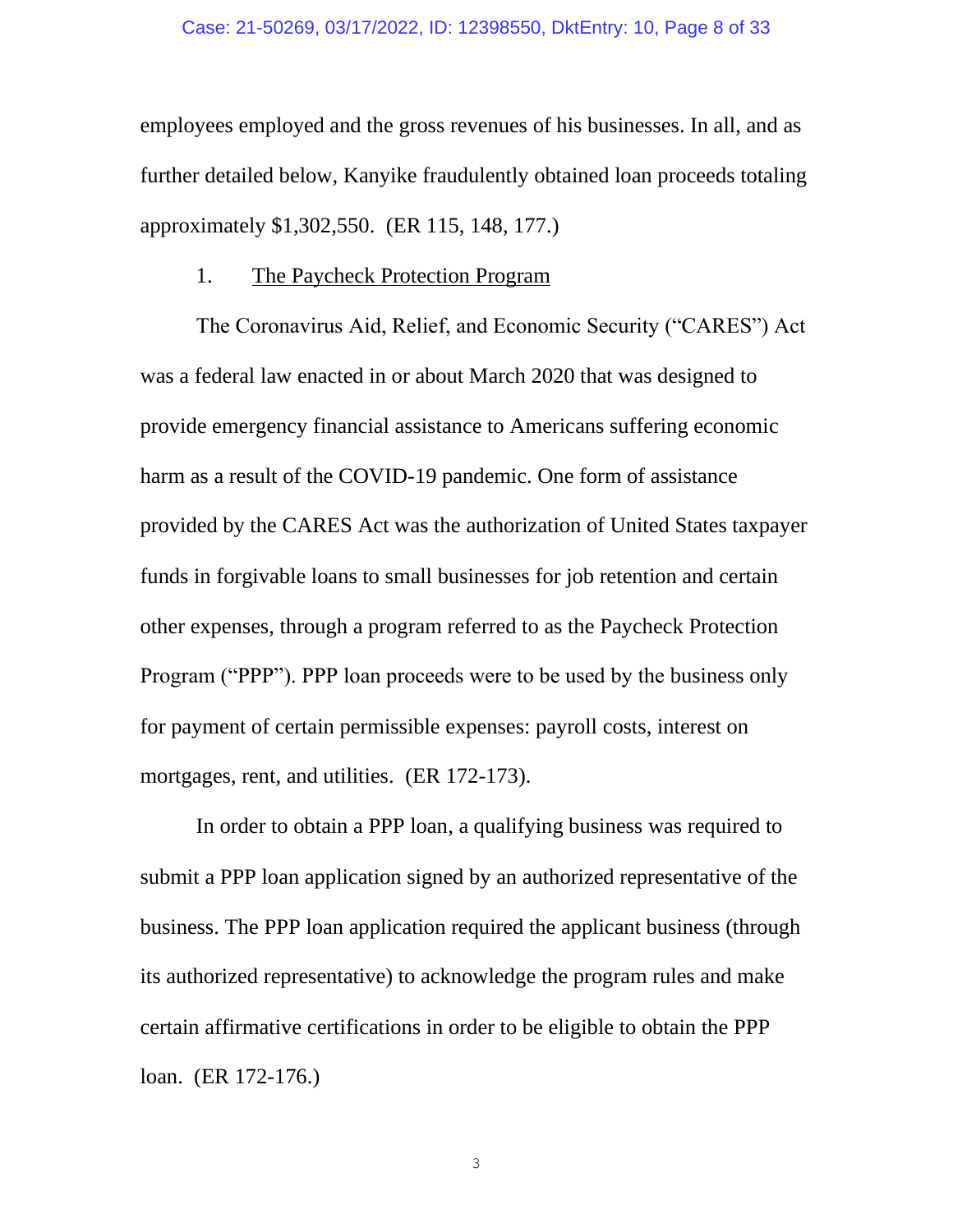In the PPP loan application, the applicant was required to state, among other things, the business's: (a) average monthly payroll expenses; and (b) number of employees. In addition, the applicant was required to provide documentation showing its payroll expenses. (ER 173).

A small business's PPP loan application was received and processed by a participating lender approved by the Small Business Administration ("SBA"). If a PPP loan application was approved, the participating lender would fund the PPP loan using its own monies, which were guaranteed by the SBA. (ER 173).

#### 2. The EIDL Program

The SBA's Economic Injury Disaster Loan ("EIDL") program provided low interest financing to small businesses, renters, and homeowners in regions affected by declared disasters. The CARES Act authorized the SBA to provide EIDLs to eligible small businesses experiencing substantial financial disruption due to the COVID-19 pandemic. (ER 174).

In order to obtain an EIDL, a qualifying small business had to submit an application to the SBA and provide information about its operations, such as the number of employees, gross revenues for the 12-month period preceding the disaster, and cost of goods sold in the 12-month period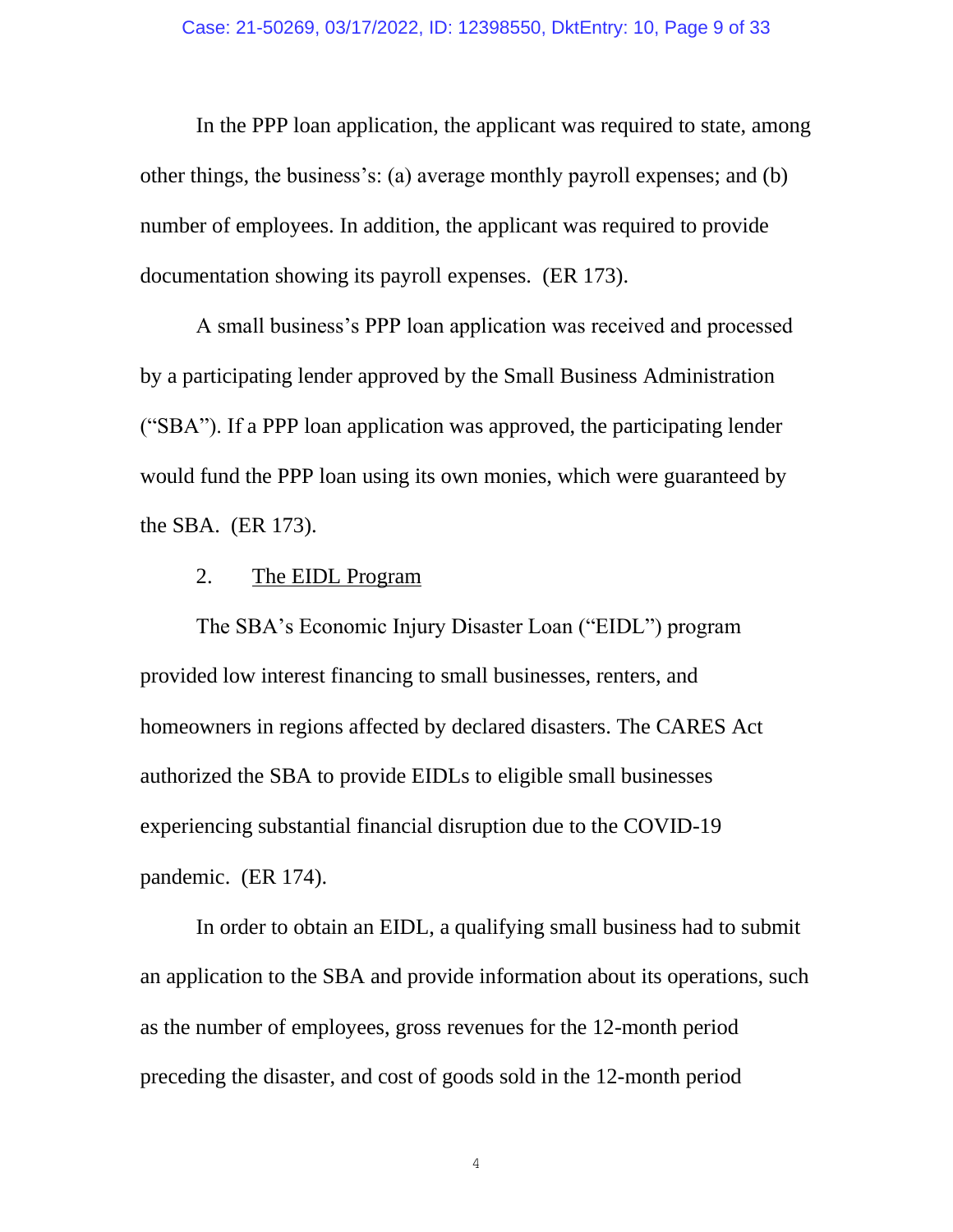preceding the disaster. In the case of EIDLs for COVID-19 relief, the 12 month period ran from January 31, 2019, to January 31, 2020. The applicant had to also certify that all of the information in the application was true and correct to the best of the applicant's knowledge. (ER 174).

EIDL applications were submitted directly to the SBA. Any funds issued under an EIDL were issued directly by the SBA. EIDL funds could be used for payroll expense, sick leave, production costs, and business obligations, such as debts, rent, and mortgage payments. If the applicant also obtained a PPP loan, the EIDL proceeds could be used for the same purpose as the PPP funds. (ER 174-175).

## 3. Funded PPP Loan Applications

JPMorgan Chase, Celtic Bank, Ready Capital/Customers Bank ("Ready Capital"), and United Business Bank were financial institutions and SBA-approved participating lenders of PPP loans. BSD Capital, a non-bank finance company, was an SBA-approved participating lender of PPP loans. These entities were all based in the United States. (ER 176-179).

Kanyike controlled a business checking account in the name of Falcon Motors Inc., maintained at a branch of JPMorgan Chase, ("Chase"). He also controlled a personal checking account in his own name, maintained at a branch of Wells Fargo ("Wells Fargo"). (ER 176).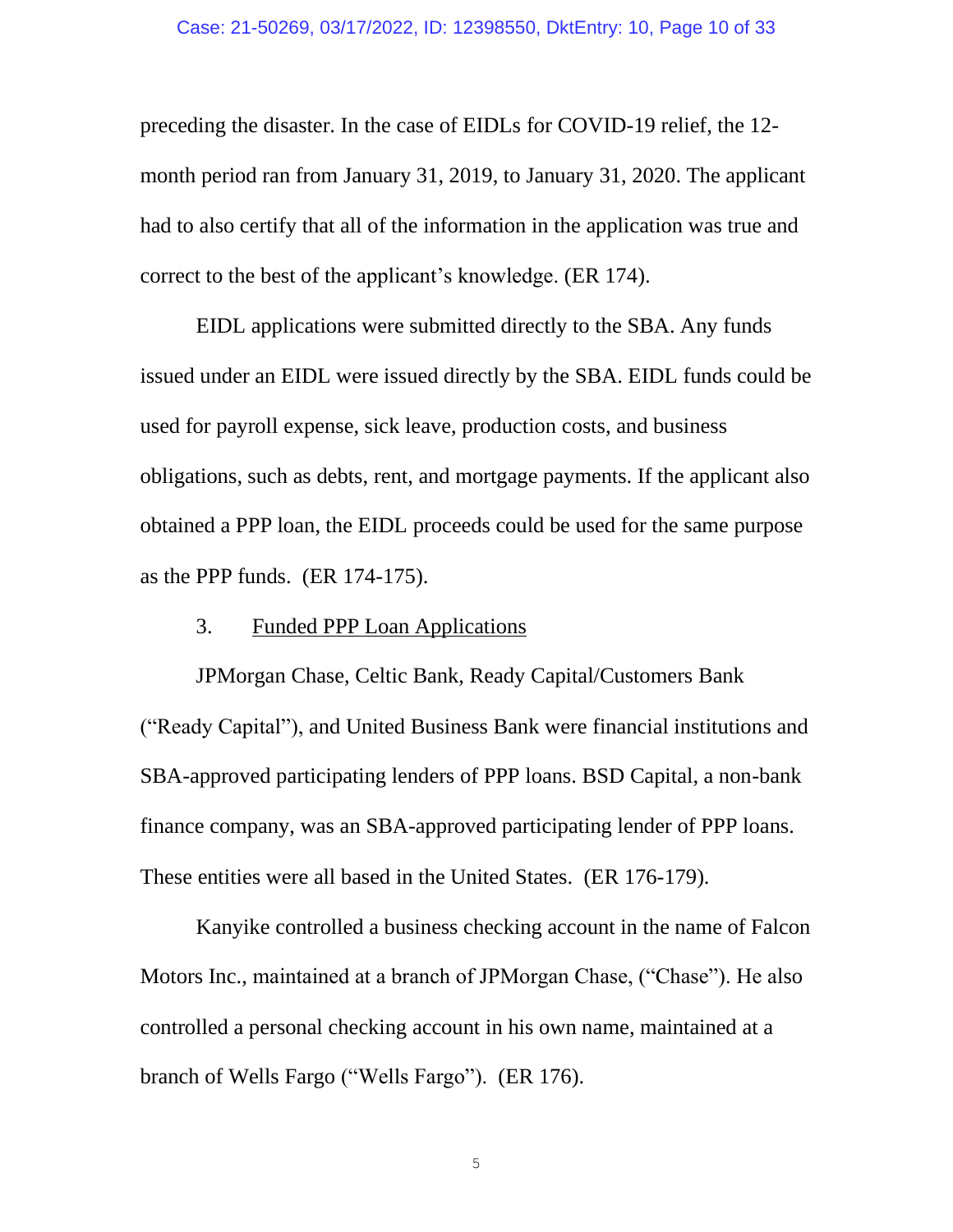In April and May 2020, Kanyike submitted five separate false and fraudulent PPP applications on behalf of Falcon Motors and/or HK Development to Chase, Celtic Bank, Ready Capital, United Business Bank, and BSD Capital. In these PPP applications, Kanyike misrepresented, among other things, the total number of employees and payroll expenses for Falcon Motors. In support of these applications, Kanyike also submitted false and fraudulent documents, such as fake federal payroll tax returns, payroll registers, and bank records. (ER 177-179, 182-192).

Kanyike used four different Employer Identification Numbers ("EINs") in connection with the five PPP loan applications he submitted in the name of Falcon Motors. EIN 83-094XXXX was issued by the IRS for Falcon Motors, Inc. in 2018, the same year Falcon Motors, Inc. was incorporated. The other three EINs associated with "Falcon Motors" (Falcon Motors, Falcon Motors Lux, and Falcon Motors Sales) used by Kanyike in PPP loan applications were not issued by the IRS until April and May 2020. Kanyike secured these three EINs from the IRS in April and May 2020 in order to facilitate Kanyike's fraudulently obtaining multiple PPP loans for the same Falcon Motors used car business. (ER 178-179).

Kanyike certified in the PPP loan applications that he, as authorized representative of Falcon Motors and HK Development, knew and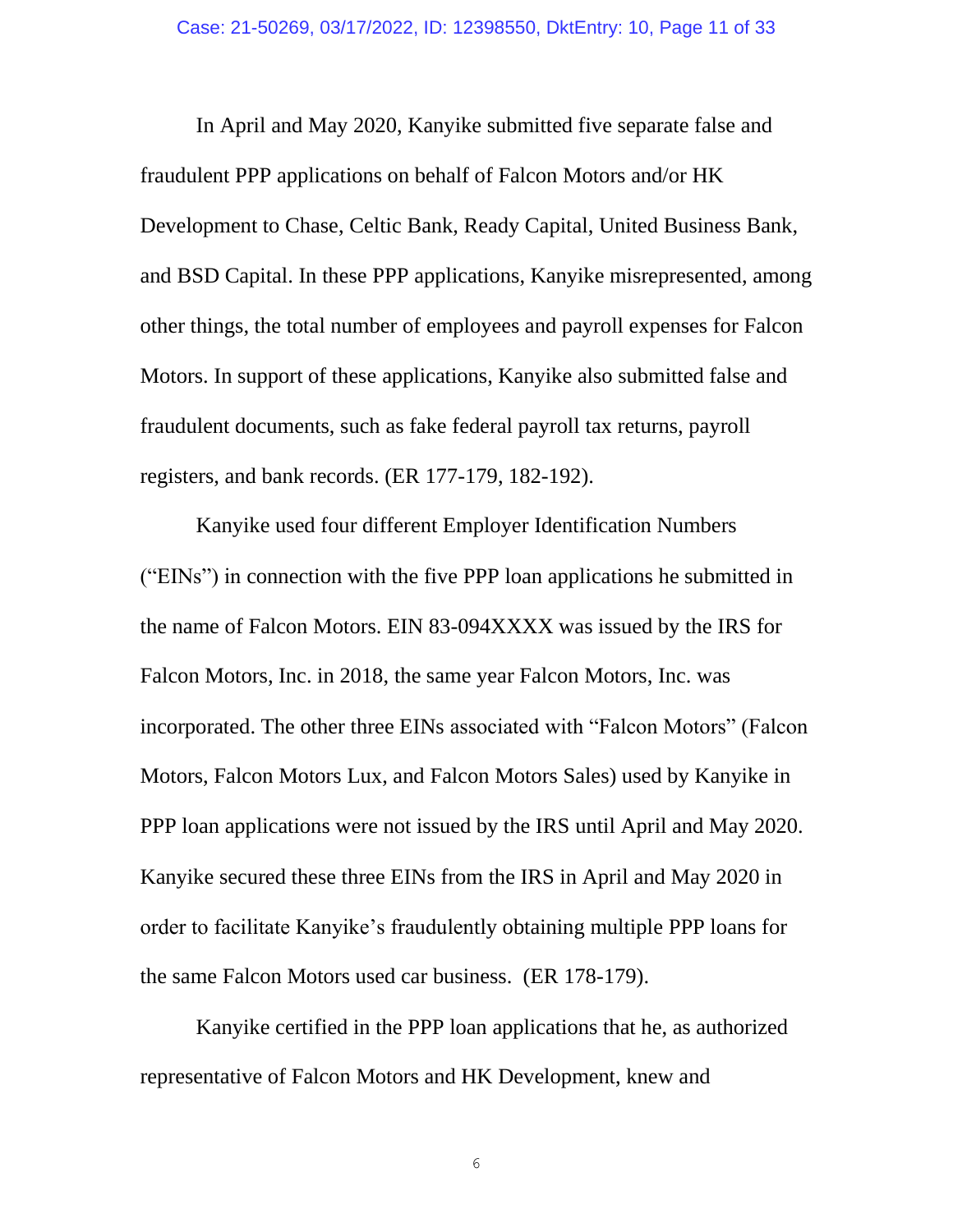understood the terms and rules of the PPP loan program, which provided that PPP loan proceeds were to be used by the recipient to pay only certain authorized business expenses—such as payroll, mortgage interest, lease, and utilities. Instead of using PPP loan proceeds for their stated and authorized business purposes consistent with PPP rules, Kanyike knowingly misapplied and used a substantial portion of the PPP loan proceeds for his own personal benefit, including sending hundreds of thousands of dollars in PPP loan proceeds to Uganda. (ER 16, 96, 123-113).

For example, in April 2020, Kanyike submitted to Celtic Bank a PPP loan application dated April 30, 2020, signed by Kanyike, and supporting documentation, for a PPP loan to Falcon Motors in the amount of \$420,000, for the stated purpose of paying payroll for Falcon Motors. Kanyike represented in the application that Falcon Motors was in operation on February 15, 2020, and had 26 employees for whom it paid salaries and payroll taxes, with an Average Monthly Payroll of \$168,000. In this application, Kanyike knowingly made several false and fraudulent statements. (ER 113-114).

Kanyike falsely represented that applicant Falcon Motors had 26 employees and an average monthly payroll of \$168,000, when Kanyike had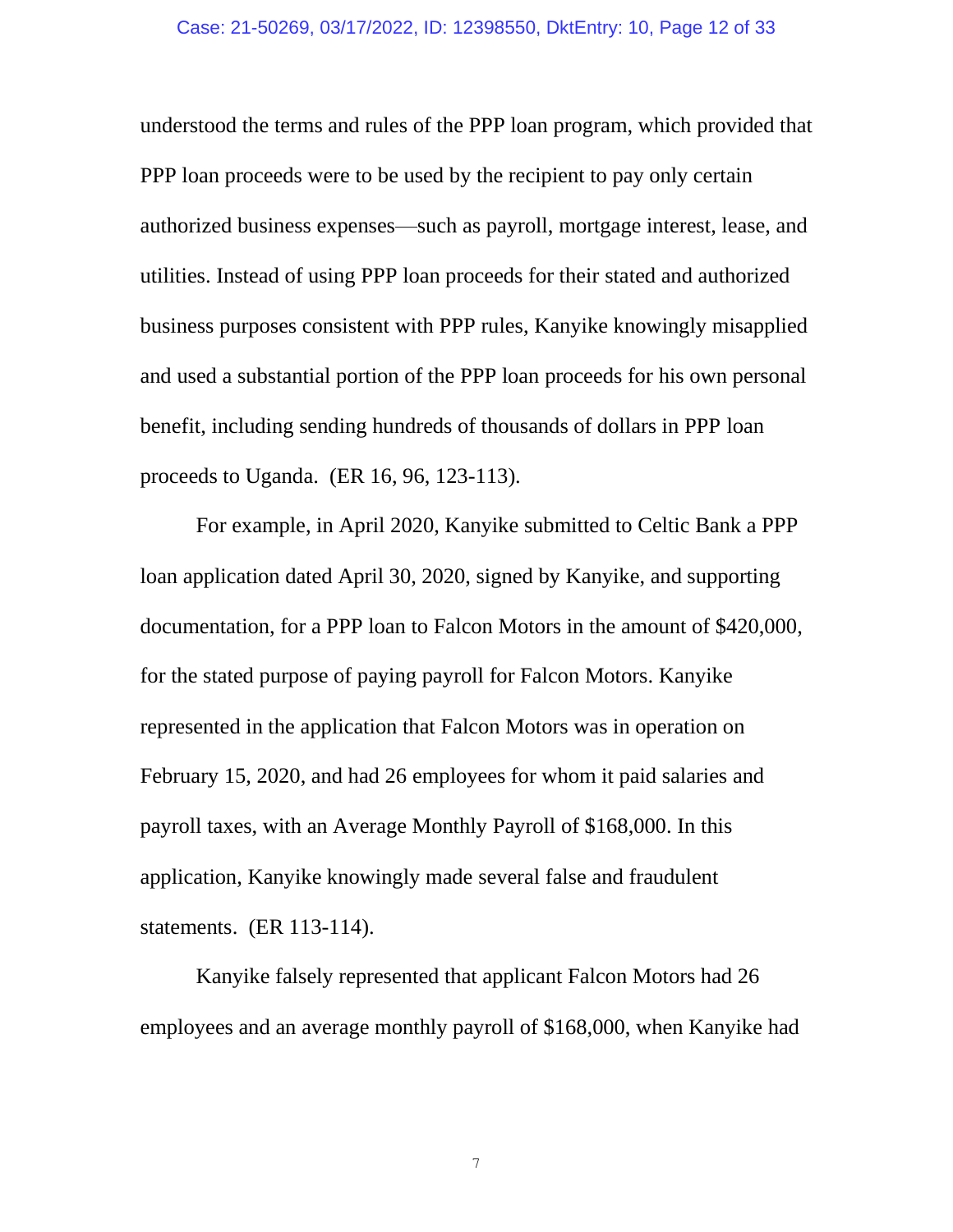no employees verifiable through the California Employment Development Department. (ER 114).

Kanyike falsely represented that applicant Falcon Motors was in operation as of February 15, 2020, and had employees for whom it paid salaries and payroll taxes using Employer Identification Number ("EIN") 85-080XXXX, when, in fact, EIN 85-080XXXX was not issued by the IRS until April 23, 2020, and the purported IRS Form SS-4 assigning EIN 85- 080XXXX to Falcon Motors that Kanyike submitted to Celtic Bank on April 24, 2020, was altered to show a false EIN issue date of April 23, 2018. Kanyike falsely represented that applicant Falcon Motors with EIN 85- 080XXXX had paid employees in 2019 a total of \$2,022,300, as shown in a purported IRS Form 940 annual tax return for 2019, and had paid employees \$504,000 during the first quarter of 2020, as shown in a purported Form 941 quarterly tax return, which tax return forms Kanyike submitted to Celtic Bank as proof of payroll expenses paid by Falcon Motors, when Falcon Motors had not paid such payroll expenses, and these tax return forms were fabricated and never filed with the IRS. (ER 114.)

Kanyike falsely certified that Falcon Motors would not receive another loan under the PPP during 2020, when, in fact, at the time of the PPP application to Celtic Bank, Kanyike had previously submitted an active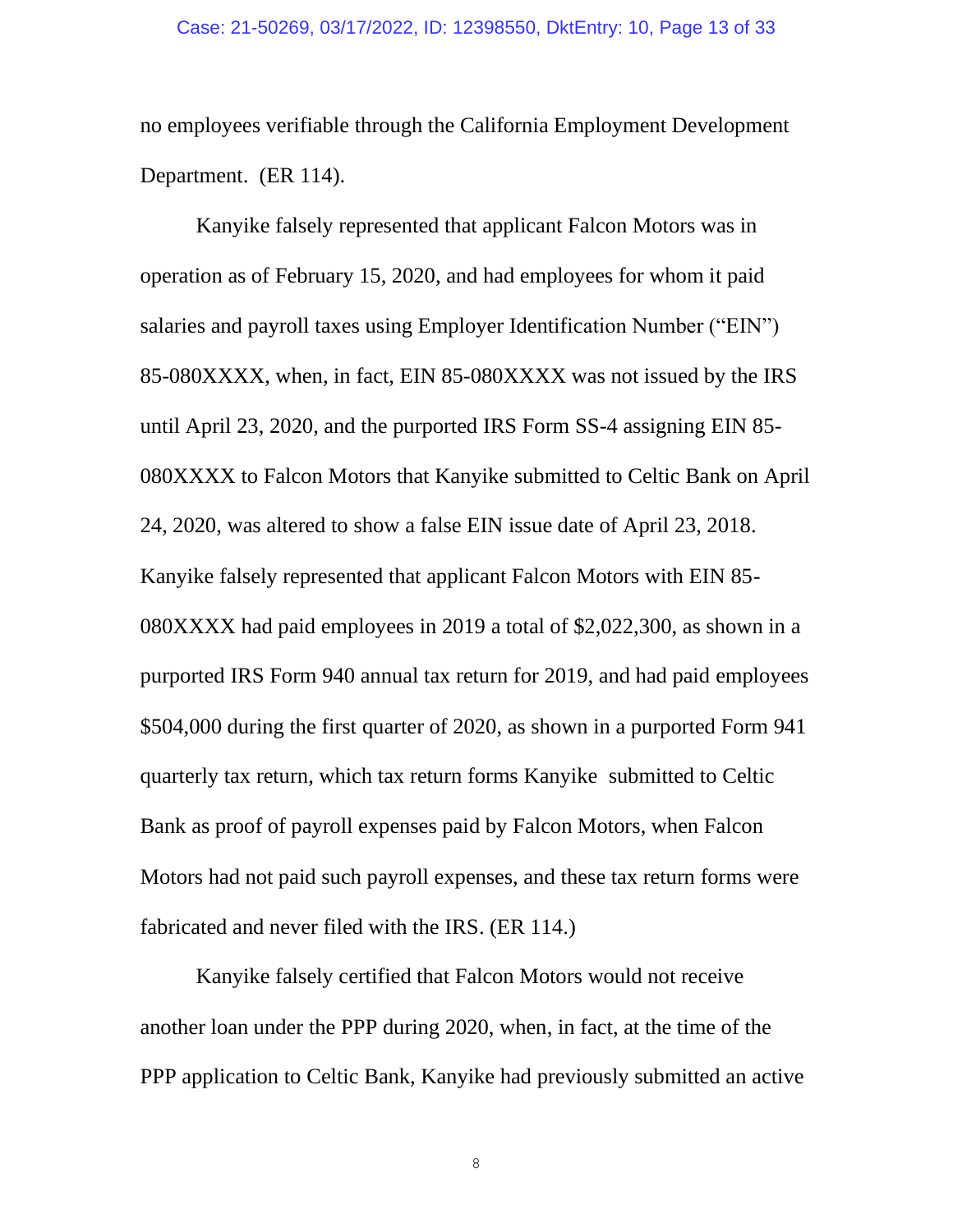PPP application for Falcon Motors to Ready Capital. Kanyike also concealed from Celtic Bank that, on the same day Kanyike submitted the PPP application to Celtic Bank, Kanyike also signed and submitted a PPP application for Falcon Motors to BSD Capital. (ER 114-115.)

Kanyike falsely certified that the funds sought in the PPP Application submitted to Celtic Bank would be used to retain workers and maintain payroll or make mortgage-interest payments, lease payments, and utility payments, when, in fact, as Kanyike then knew, Kanyike intended to misapply and use the funds for purposes unrelated to Falcon Motors, including sending a substantial portion of the funds to Uganda. (ER 115.)

In reliance on Kanyike's materially false and fraudulent statements and his concealment of material facts, Celtic Bank approved and funded a \$420,000 PPP loan to Falcon Motors. Kanyike caused Celtic Bank to transmit on May 8, 2020, by means of wire communications in interstate commerce, approximately \$420,000 from an account maintained by Celtic Bank in Salt Lake City, Utah, to the Falcon Motors Chase Account. (ER 115.)

During this same time frame, Kanyike used substantially similar fraudulent tactics and materially false information in submitting Falcon Motors' applications for PPP Loans with Ready Capital and BSD Capital, as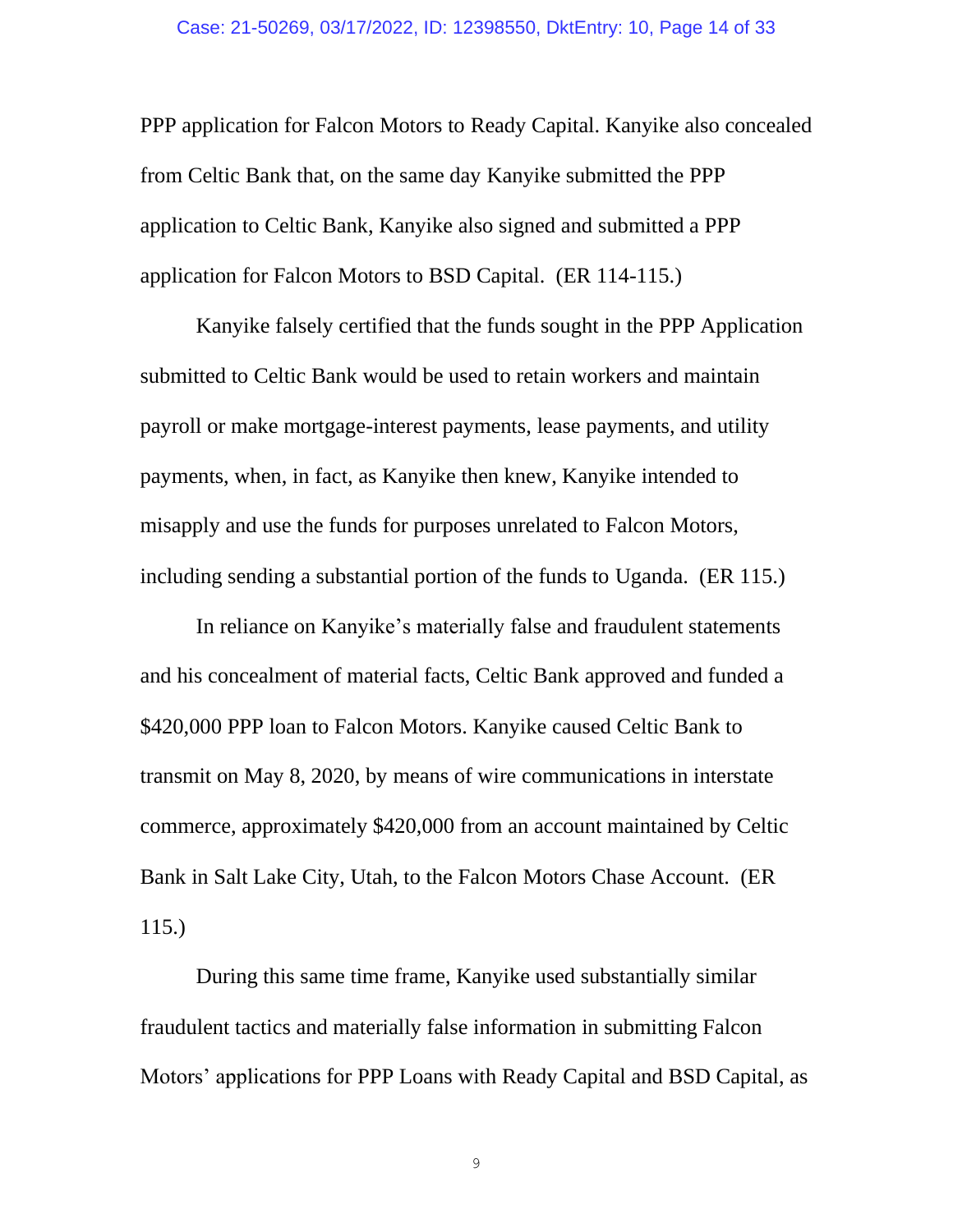well as second loan application with Celtic Bank for HK Development. Ready Capital funded a \$137,500 PPP loan to Falcon Motors. BSD Capital funded a \$346,300 PPP loan to Falcon Motors. Celtic Bank funded a \$98,750 loan to HK Development. (ER 179.)

In addition, Kanyike submitted a false and fraudulent loan application to United Business Bank for a PPP loan to Falcon Motors for \$473,125. This application was declined. (ER 192.)

#### 4. Funded EIDL Applications

On April 6, 2020, Kanyike signed and submitted to the SBA an EIDL application for a \$150,000 loan to Falcon Motors. In this application, Kanyike falsely represented that Falcon Motors had gross revenues of \$3,685,100 and costs of goods sold of \$2,765,450, for the period between January 31, 2019, and January 31, 2020. (ER 111, 113, 146.)

On June 15, 2020, Kanyike signed and submitted to the SBA an EIDL application for a \$150,000 loan for HK Development. In this application, Kanyike falsely represented that HK Development had gross revenues of \$1,600,000 and costs of goods sold of \$820,000, for the period between January 31, 2019, and January 31, 2020. (ER 188-189.)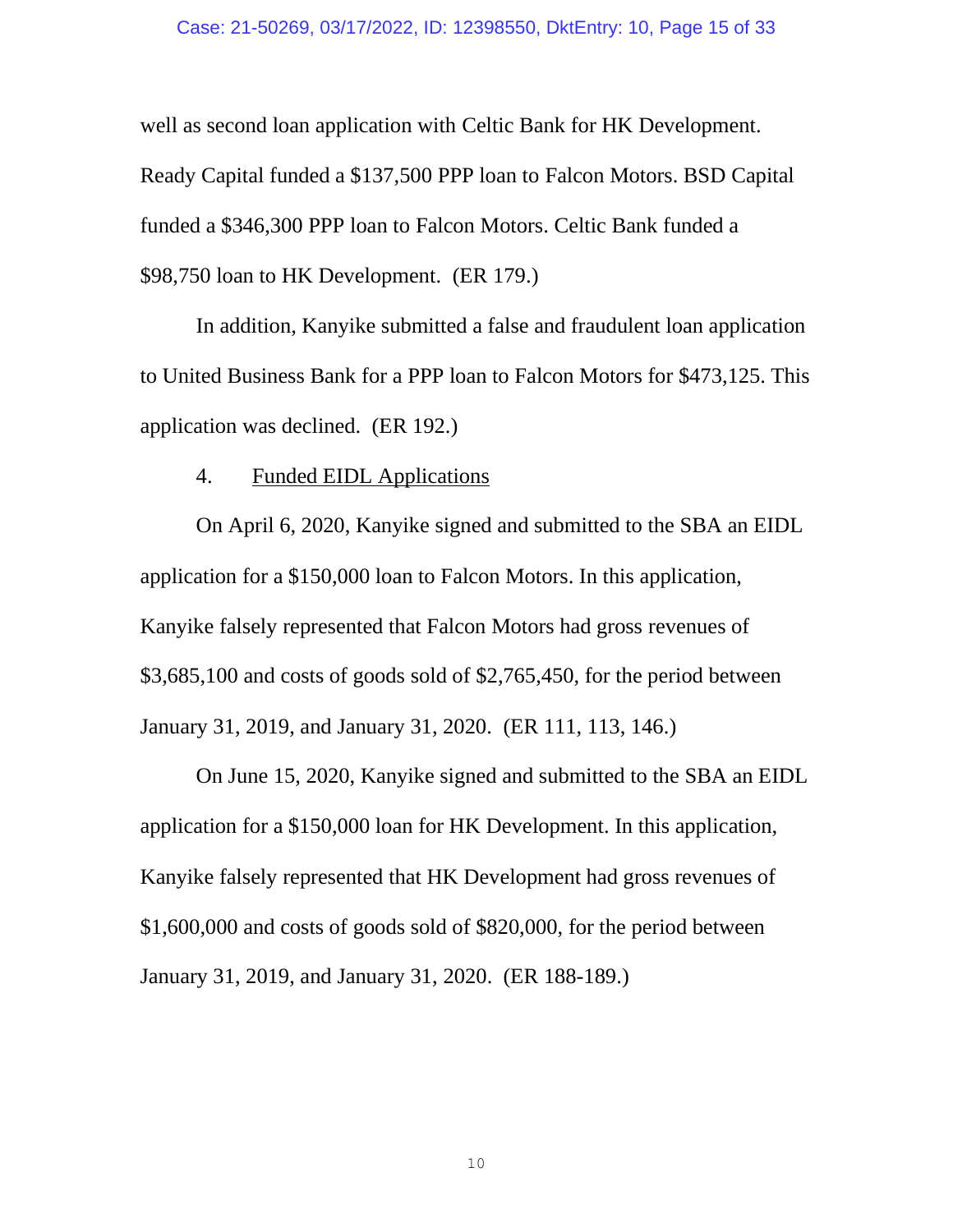Kanyike knew that the gross revenues and costs of goods sold for this period were substantially less than he represented for both Falcon Motors and HK Development. (ER 114, 147.)

### 5. Transfers of Loan Funds to Uganda

Kanyike caused approximately \$1,053,800 in PPP loans and EIDL funds to be deposited into the Chase account between May 6, 2020, and June 9, 2020, as described above. Kanyike misapplied a substantial portion of these PPP loan proceeds for his own personal use and benefit, and transferred most of these funds offshore, to a bank account in his home country of Uganda. Specifically, between May 7, 2020, and June 22, 2020, Kanyike made numerous online international wire transfers totaling approximately \$762,000 from the Chase account to Equity Bank Uganda Ltd in Kampala, Uganda, for the benefit of an entity in the name of Kanyike's father, which transfers were typically described in bank account statements as "construction funding investments." Kanyike knew his transfers of these funds to an offshore entity had no business purpose related to the operation of Falcon Motors and were made in violation of the terms of the PPP loan program and EIDL program. (ERT 179-193.)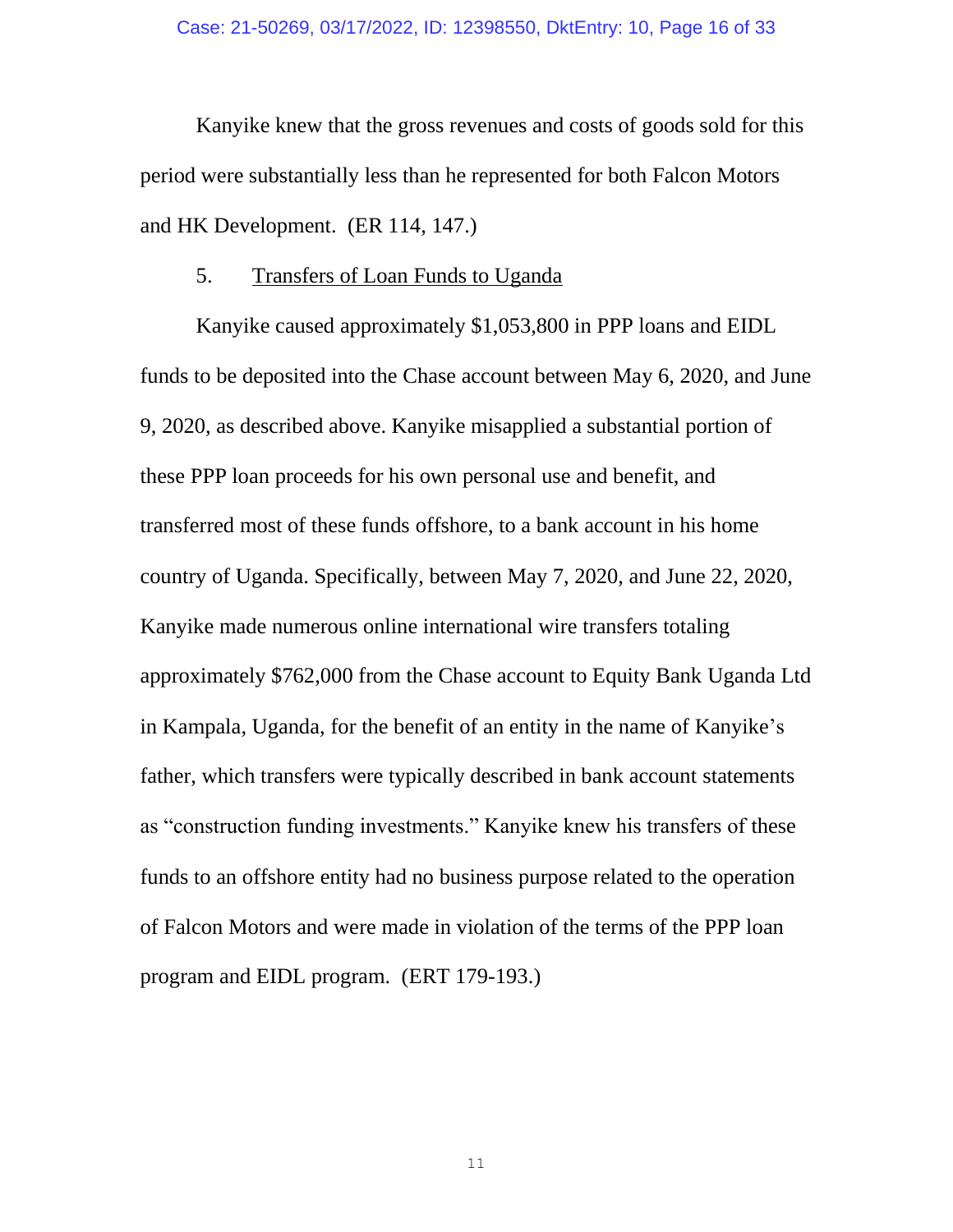#### 6. Actual and Intended Loss

According to the Probation Officer, Kanyike's actions involved his submission of fraudulent loan applications seeking \$1,775,675 in loan proceeds. This resulted in actual losses of \$1,302,550. (ER 78, 93).

#### **RELEVANT PROCEDURAL HISTORY**

Based on these facts, on December 8, 2020, a complaint was filed charging Mr. Kanyike with a single count of bank fraud in violation of 18 U.S.C. § 1344(2). (ER 169). Thereafter, on February 25, 2021, an Information was filed charging Mr. Kanyike with a single count of wire fraud in violation of 18 U.S.C. § 1343. (ER 108). On March 29, 2021, pursuant to a plea agreement, Kanyike pled guilty to the single charge of wire fraud. (ER 107).

Under the terms of the plea agreement, the parties stipulated to the following relevant sentencing factors: Pursuant to U.S.S.G. §2B1.1(a), the base offense level is 7. Pursuant to U.S.S.G.  $\S 2B1.1(b)(1)(I)$ , the base offense level is increased 16 levels, for loss amount of \$1,500,000, but not more than \$3,500,000. Pursuant to U.S.S.G. § 3E1.1(b), a decrease of three levels for Acceptance of Responsibility, resulting in a Total Offense Level of 20. (ER 130). There was no agreement as to Appellant's Criminal History Category, but there was no dispute that he no criminal history, so the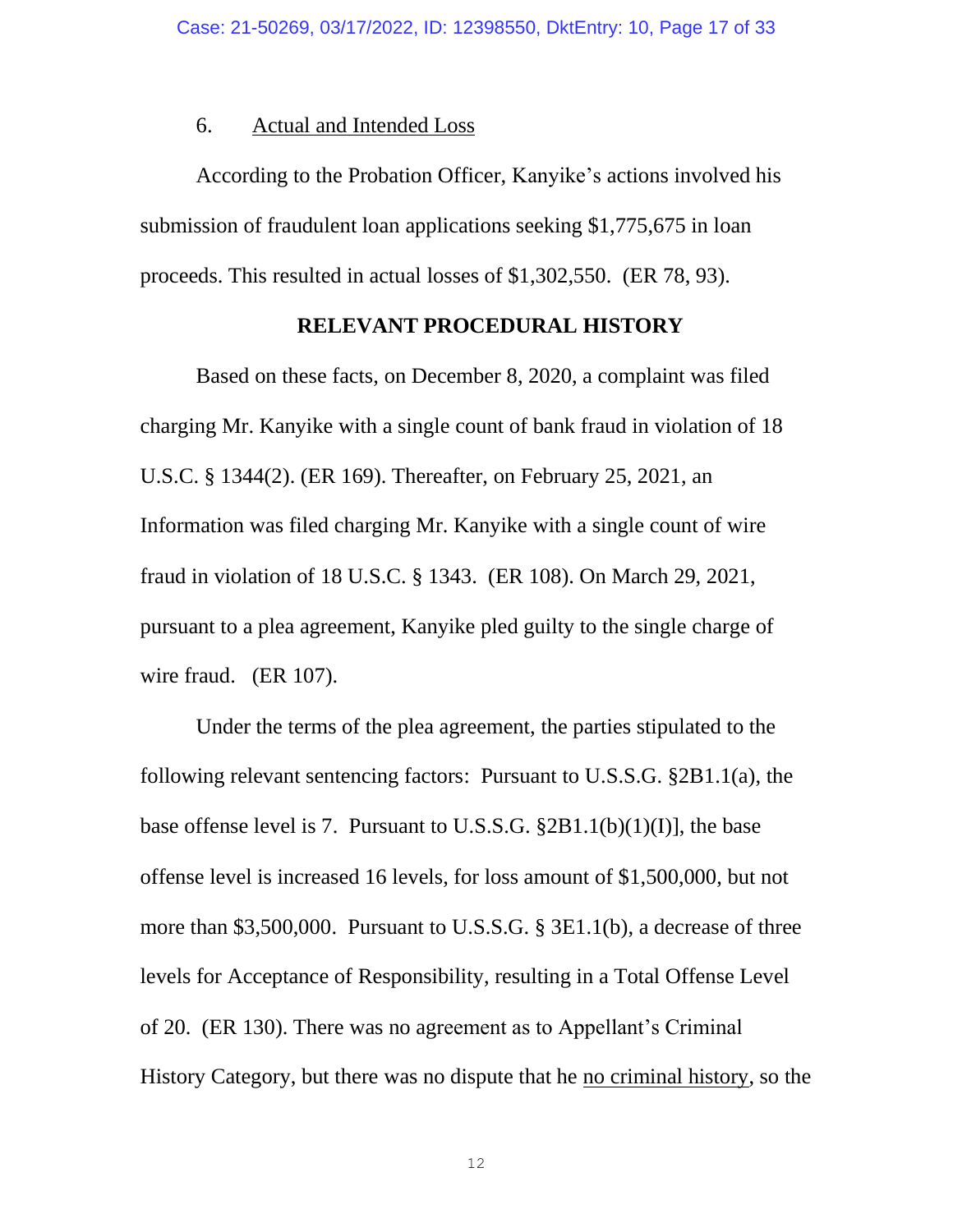resulting category was Criminal History Category I. (ER 131). The parties agreed not to seek, argue, or suggest in any way, either orally or in writing, that any other specific offense characteristics, adjustments, or departures relating to the offense level be imposed. (ER 130).

With respect to appellate and post-conviction rights, Mr. Kanyike waived, them, except based on a claim of ineffective assistance of counsel or an explicitly retroactive change in the applicable Sentencing Guidelines, sentencing statutes, or statutes of conviction. (ER 132-134).

The Probation Officer's calculations matched the plea agreement, except that the Probation Officer found applicable a two-level enhancement for sophisticated means pursuant to USSG  $\S 2B1.1(b)(10)(C)$ , and the twolevel enhancement for gross receipts over \$1,000,000 from financial institutions pursuant to USSG §2B1.1(b)(17)(A).

Likewise, the Court's calculations at sentencing also matched the plea agreement, except the Court adopted the findings of the Probation Officer in the Presentence Report with respect to the above-referenced enhancements. If the plea agreement was followed, the sentencing range would have been 33 to 41 months, based upon a total offense level of 20 and Criminal History Category I. Instead, the Court's findings resulted in a sentencing range of 51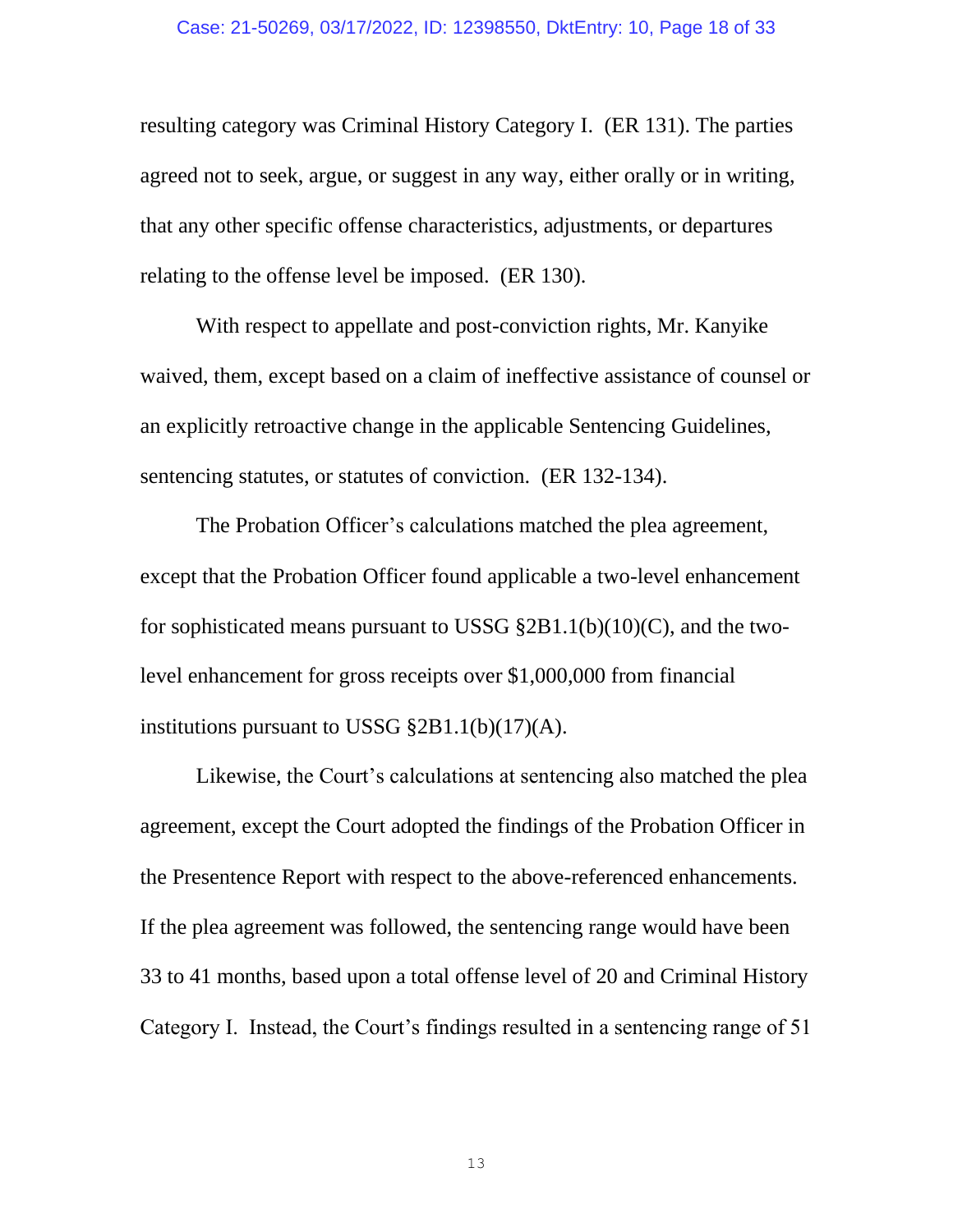to 63, based upon a total offense level of 23 and Criminal History Category I. (ER 16).

The Court sentenced Mr. Kanyike to a total term of imprisonment of 51 months, the low end of the presumptive sentencing range. (ER 21).

Pursuant to Circuit Rule 28-2.4, Mr. Kanyike is currently in custody at Victorville Medium I FCI. His projected release date is September 19, 2025.

#### **SUMMARY OF THE ARGUMENT**

Mr. Kanyike raises two arguments that his defense attorney was ineffective at sentencing.

First, his attorney was ineffective in failing to properly and comprehensively argue to the district court that the two-level "sophisticated means" enhancement under USSG §2B1.1(b)(10)(C) should not be applied by failing to cite relevant case law that would have buttressed his argument. Specifically, although counsel factually tried to convince the district court that there was nothing sophisticated about wiring money; creating phony EIN numbers; or filling out loan applications, he failed to cite authority that sophistication requires more than the concealment or complexities inherent in fraud and that fraud per se is inadequate for demonstrating the complexity required for enhancement.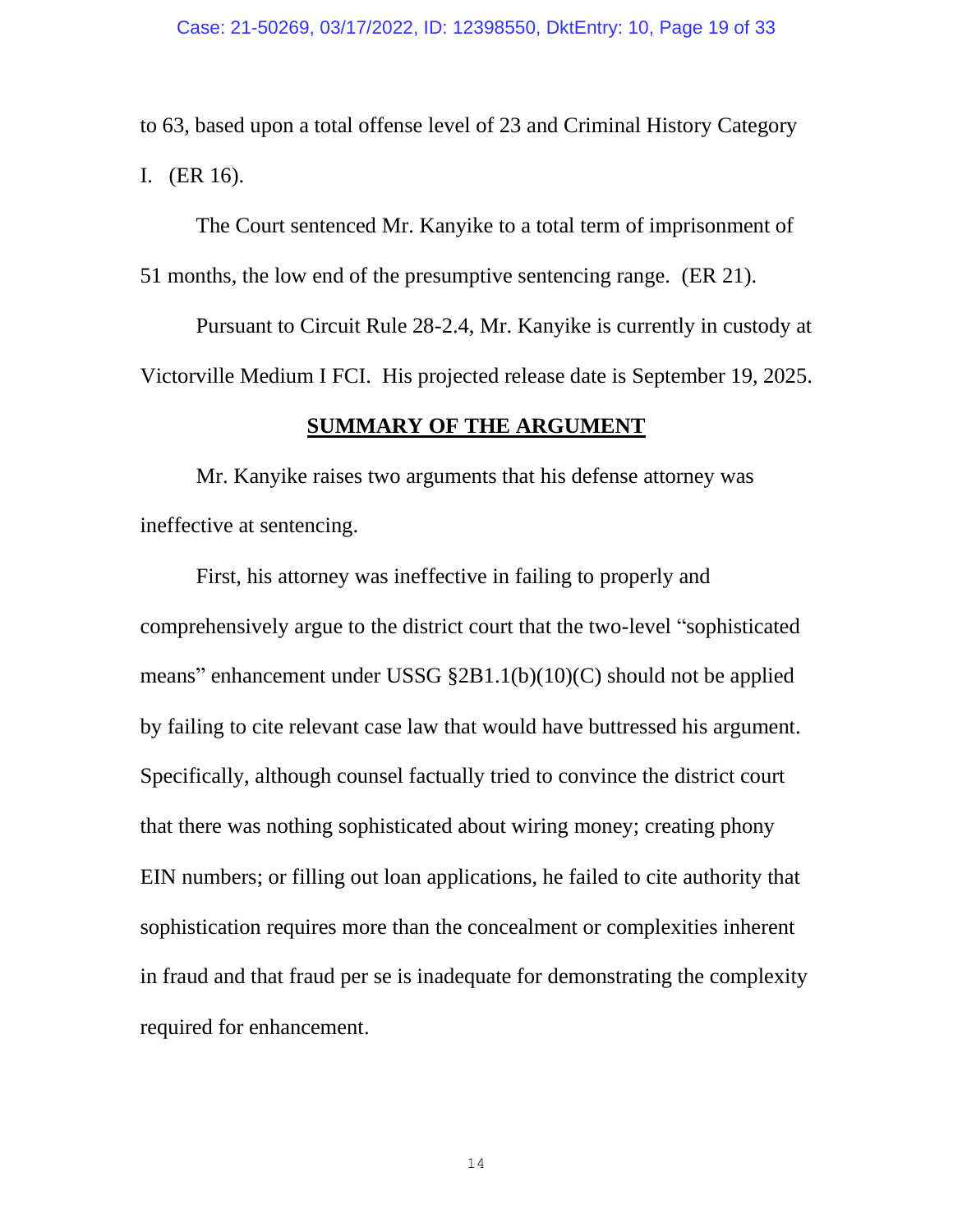Second, Mr. Kanyike's attorney was ineffective in failing to challenge the two-level "gross receipts" enhancement under §2B1.1(b)(17)(A). The district court based its decision to impose this enhancement on the recommendation of the probation officer in the PSR. In calculating the amount that financial institutions lost, the probation officer came to a total figure of \$1,002,500, which barely qualified for the \$1,000,000 threshold amount for the  $\S 2B1.1(b)(17)(A)$  enhancement to apply. Given the probation officer was uncertain of the exact amount each of the financial institutions lost – considering the probation officer used the word "approximately" when referring to the amounts – and given how close the \$1,002,500 figure was to the threshold amount, it was incumbent upon defense counsel to challenge the applicability of the gross receipts enhancement.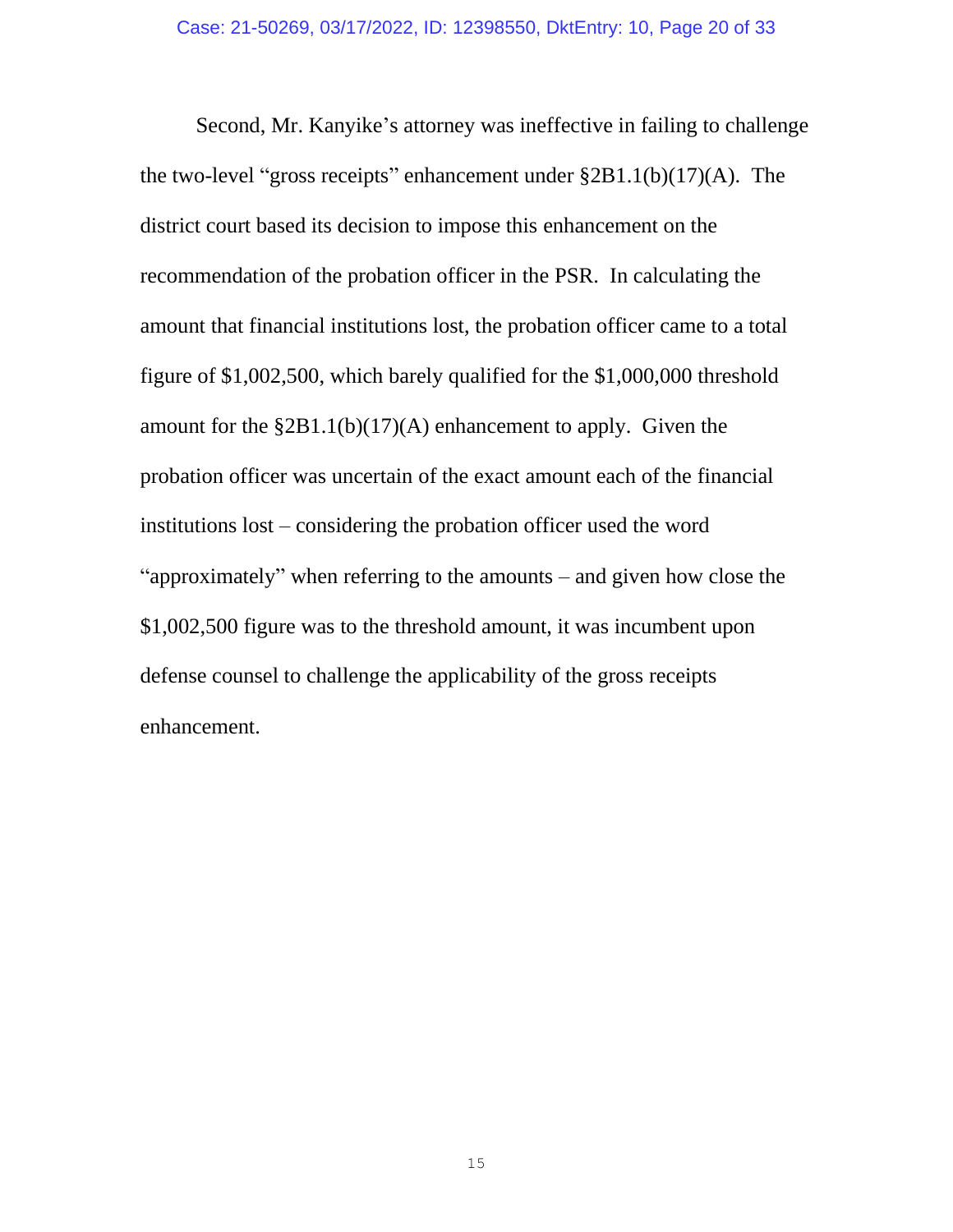Case: 21-50269, 03/17/2022, ID: 12398550, DktEntry: 10, Page 21 of 33

## **ARGUMENT**

**I**

# **MR. KANYIKE SUFFERED INEFFECTIVE ASSISTANCE OF COUNSEL IN THAT HIS ATTORNEY AT SENTENCING FAILED TO PROVIDE THE COURT WITH SUFFICIENT AUTHORITY REGARDING THE "SOPHISTICATED MEANS" ENHANCEMENTS THAT WOULD HAVE ALLOWED THE COURT TO PROPERLY FIND THAT IT DID NOT APPLY IN THIS CASE**

## **A. Introduction And Relevant Facts And Proceedings**

There was nothing in the plea agreement about a two-level

"sophisticated means" enhancement pursuant to USSG §2B1.1(b)(10)(C).

Yet, the probation officer concluded as follows:

*Pursuant to USSG §2B1.1(b)(10)(C), if the offense involved sophisticated means and the defendant intentionally engaged in or caused the conduct constituting sophisticated means, increase by 2 levels. Application Note 9(B) clarifies that conduct such as hiding assets or transactions, or both, through the use of fictitious entities, corporate shells, or offshore financial accounts also ordinarily indicates sophisticated means. Here, Kanyike transferred approximately \$762,000 to an offshore account located in Uganda, indicating sophisticated means. He also utilized multiple EINs and falsified IRS forms, demonstrating sophisticated means. Therefore, the 2-level increase applies.*

In his written objections to the presentencing report, defense counsel argued that it does not require any degree of sophistication to obtain false EIN numbers and to apply for fraudulent loans above and beyond that inherent in the offense itself. Furthermore, counsel argued that it does not require any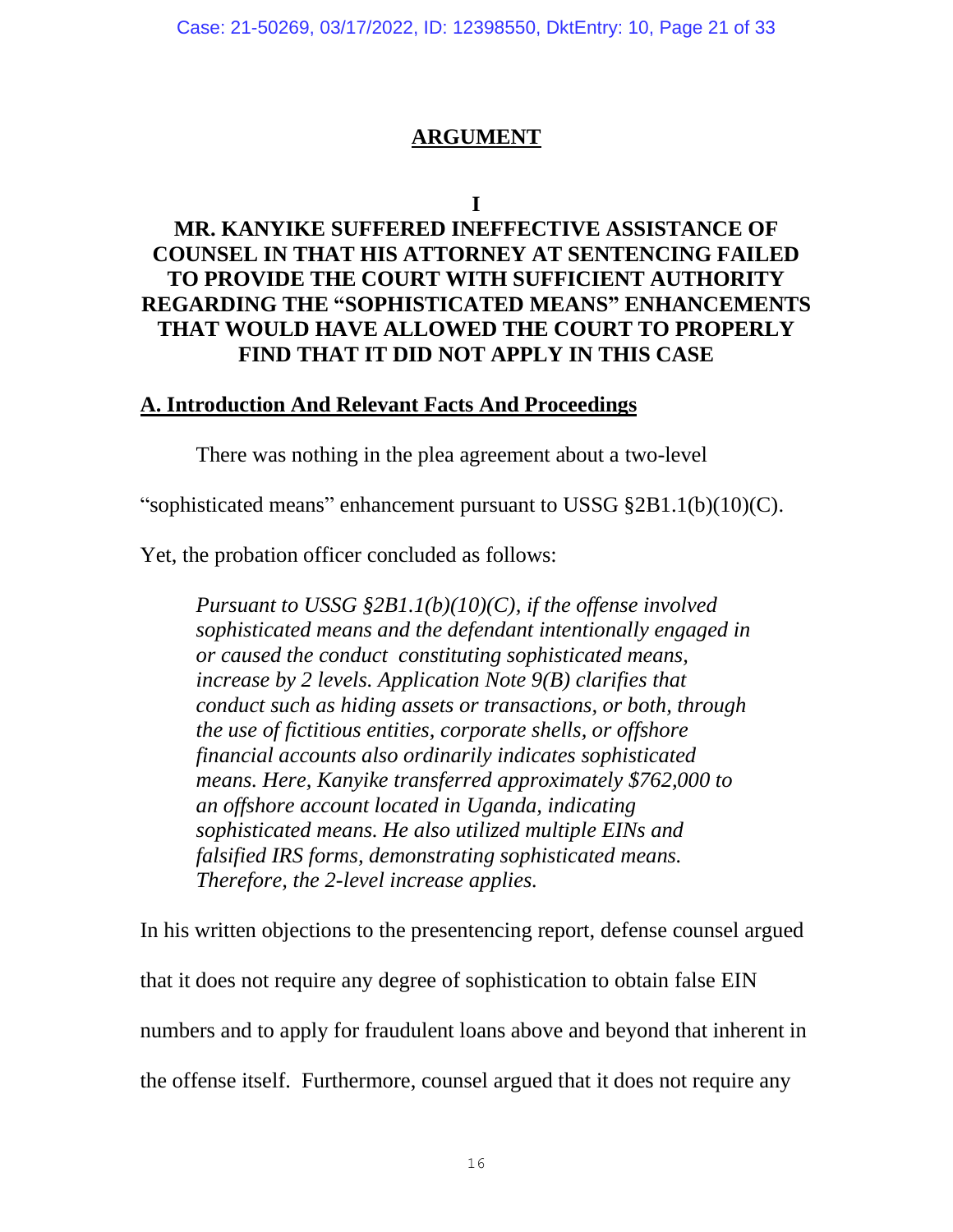degree of sophistication to wire money overseas. (ER 102-104). Counsel reiterated these two main points during the sentencing hearing. (ER 24-27). Unfortunately for Mr. Kanyike, trial defense counsel did not cite any law to back up his argument. The trial court rejected the defense's argument, adopted the probation officer's recommendation, and adjusted the total offense level accordingly. (ER 49).

### **B. The Law Pertaining To The Sophisticated Means Enhancement**

USSG  $\S 2B1.1(b)(10)(C)$  prescribes a two-level enhancement when "the offense . . . involved sophisticated means and the defendant intentionally engaged in or caused the conduct constituting sophisticated means." To qualify as "sophisticated" the means must involve "especially complex or especially intricate offense conduct pertaining to the execution or concealment of an offense." Id. § 2B1.1, comment. (n.9)(B)).

It is true that the enhancement does not require "a brilliant scheme." But it still must "display<sup>[]</sup> a greater level of planning or concealment than" that inherent in the offense itself. *United States v. Jennings*, 711 F.3d 1144, 1146 (9th Cir. 2013). It must be "more intricate than that of the gardenvariety [offense]." *United States v. Norwood*, 774 F.3d 476, 480 (8<sup>th</sup> Cir. 2014). In 2015, section  $2B1.1(b)(10)(C)$  was amended to direct courts to focus less on whether the overall scheme was sophisticated and "more on the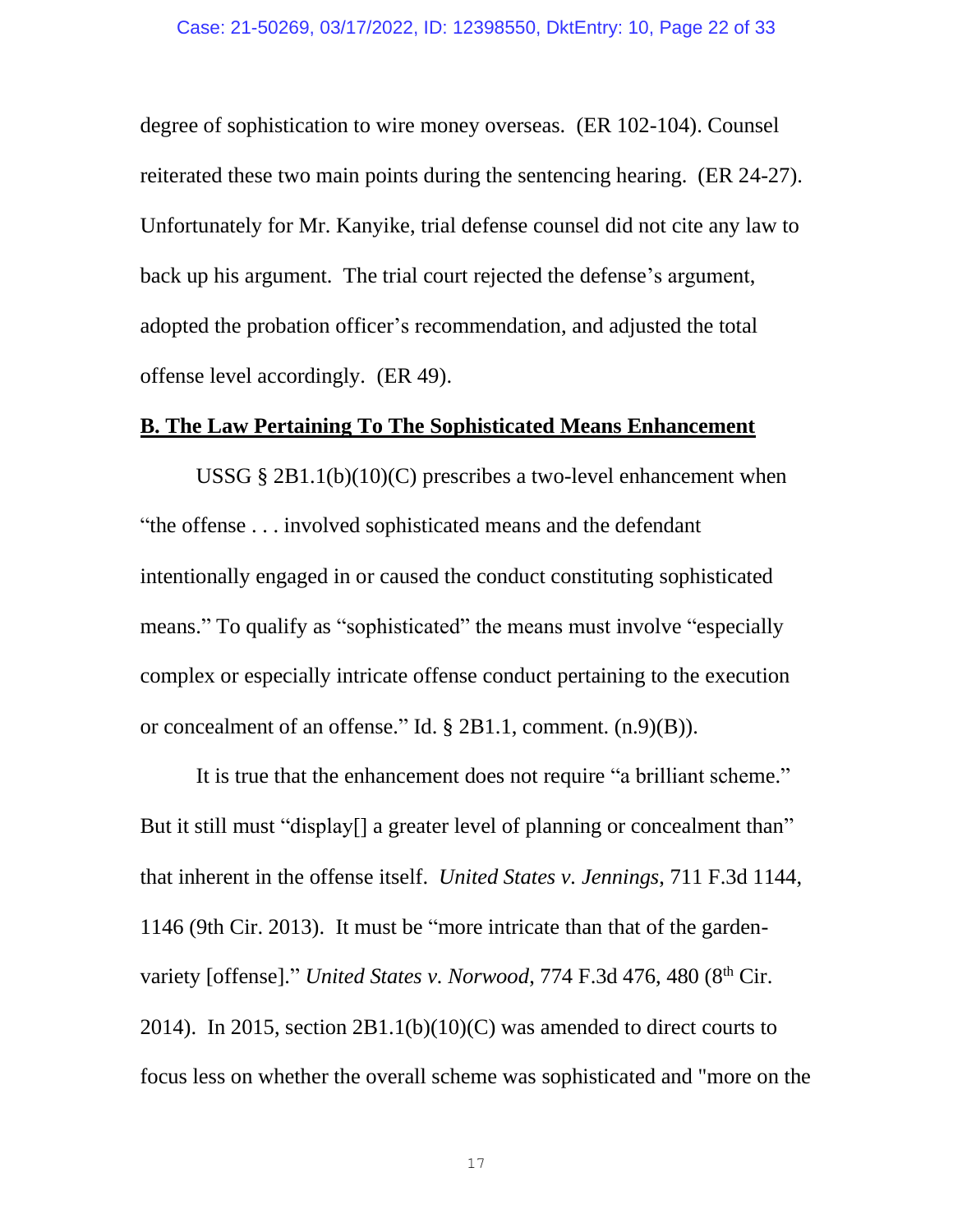individual's own conduct to determine whether the offense involved sophisticated means." *United States v. Presendieu*, 880 F.3d 1228, 1244 (11th Cir. 2018). Importantly, "sophistication requires more than the concealment or complexities inherent in fraud. [Citation]. Thus, fraud per se is inadequate for demonstrating the complexity required for enhancement under U.S.S.G. § 2B1.1(b)(10)(C)." *United States v. Adepoju*, 756 F.3d 250, 257 (4th Cir. 2014).

#### **C. Ineffective Assistance Of Counsel**

The Sixth Amendment of the United States Constitution guarantees a criminal defendant the right to effective assistance of counsel at trial. *Strickland v. Washington*, 466 U.S. 668, 687, 104 S. Ct. 2052, 80 L. Ed. 2d 674 (1984). A claim of ineffective assistance of counsel is a mixed question of law and fact reviewed de novo. *United States v. Angelone,* 894 F.2d 1129, 1130 (9th Cir. 1990). To prevail on such a claim under *Strickland*, a petitioner must establish (a) that his counsel's representation was outside the wide range of professionally competent assistance, and (b) that he was prejudiced by reason of his counsel's representation. *Strickland,* 466 U.S. at 687-88. An attorney's performance is deficient if it falls below an "objective standard of reasonableness." *Strickland,* 466 U.S. at 688.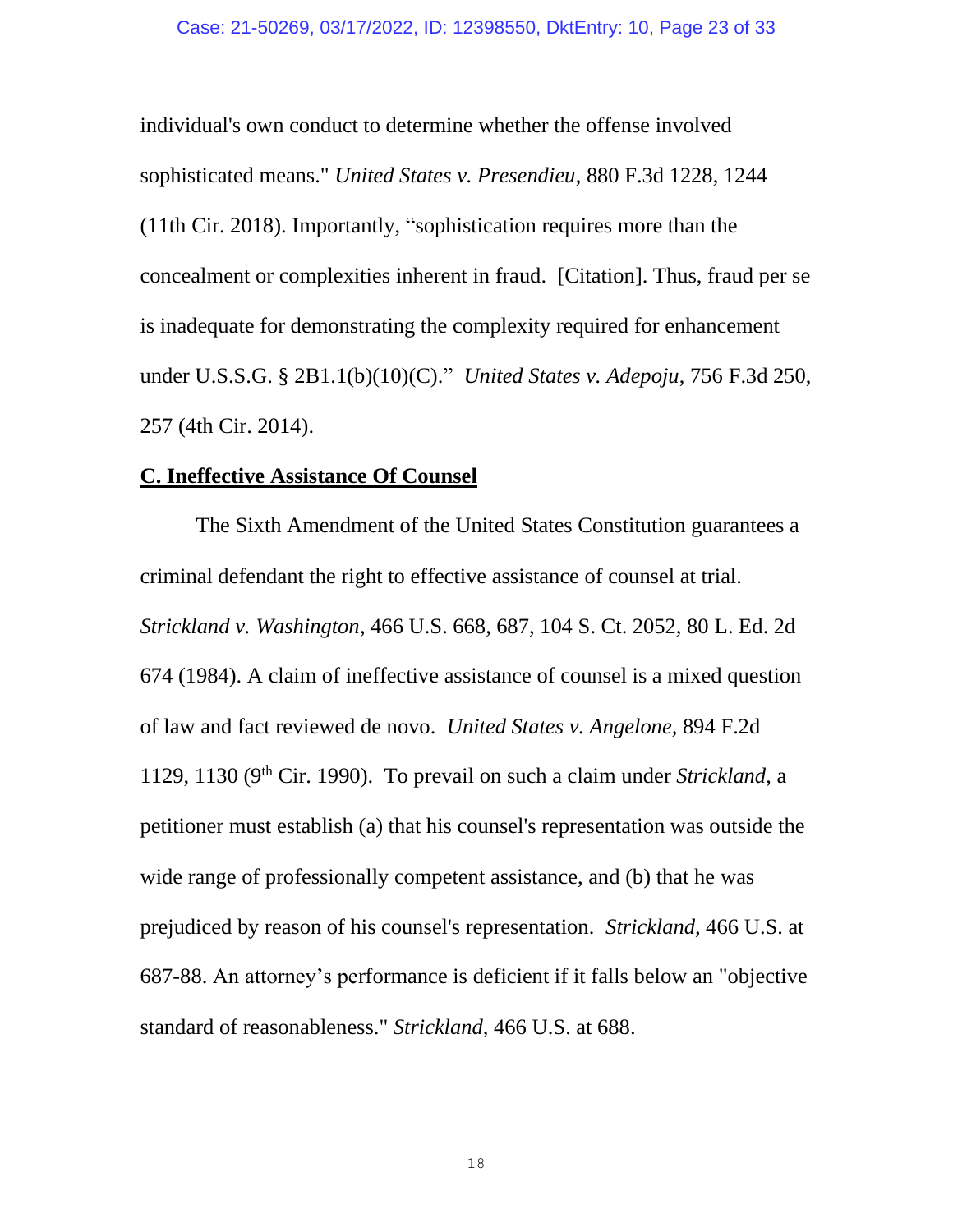The second prong of the *Strickland* test, prejudice, requires a showing of a "reasonable probability that, but for counsel's unprofessional errors, the result of the proceeding would have been different." *Strickland*, 466 U.S. at 694-95. A reasonable probability is a probability "sufficient to undermine confidence in the outcome." *Id*.

This applies to the sentencing hearing as well. Indeed, "[i]neffective assistance at sentencing is scarcely limited to not investigating or presenting mitigating evidence. Failure to raise an argument that could reduce petitioner's sentence may also constitute deficient performance." *Phillips v. White*, 851 F.3d 567, 578 (6th Cir. 2017). "To meet the prejudice prong of *Strickland* in an ineffective assistance at sentencing claim, [the defendant] must show that but for counsel's unprofessional error, there is a reasonable probability that the results would have been different." *Berkey v. United States*, 318 F.3d 768, 773-74 (7th Cir. 2003).

Normally, claims of ineffective assistance of counsel are raised collaterally under 28 U.S.C. § 2255. *United States v. Lillard*, 354 F.3d 850, 856 (9th Cir. 2003). But that does not mean defendants are precluded from raising such claims on direct appeal. *Massaro v. United States*, 538 U.S. 500, 508 (2003). In some cases, the record is sufficiently developed that an appellate court can decide the issue on direct appeal. *See United States v.*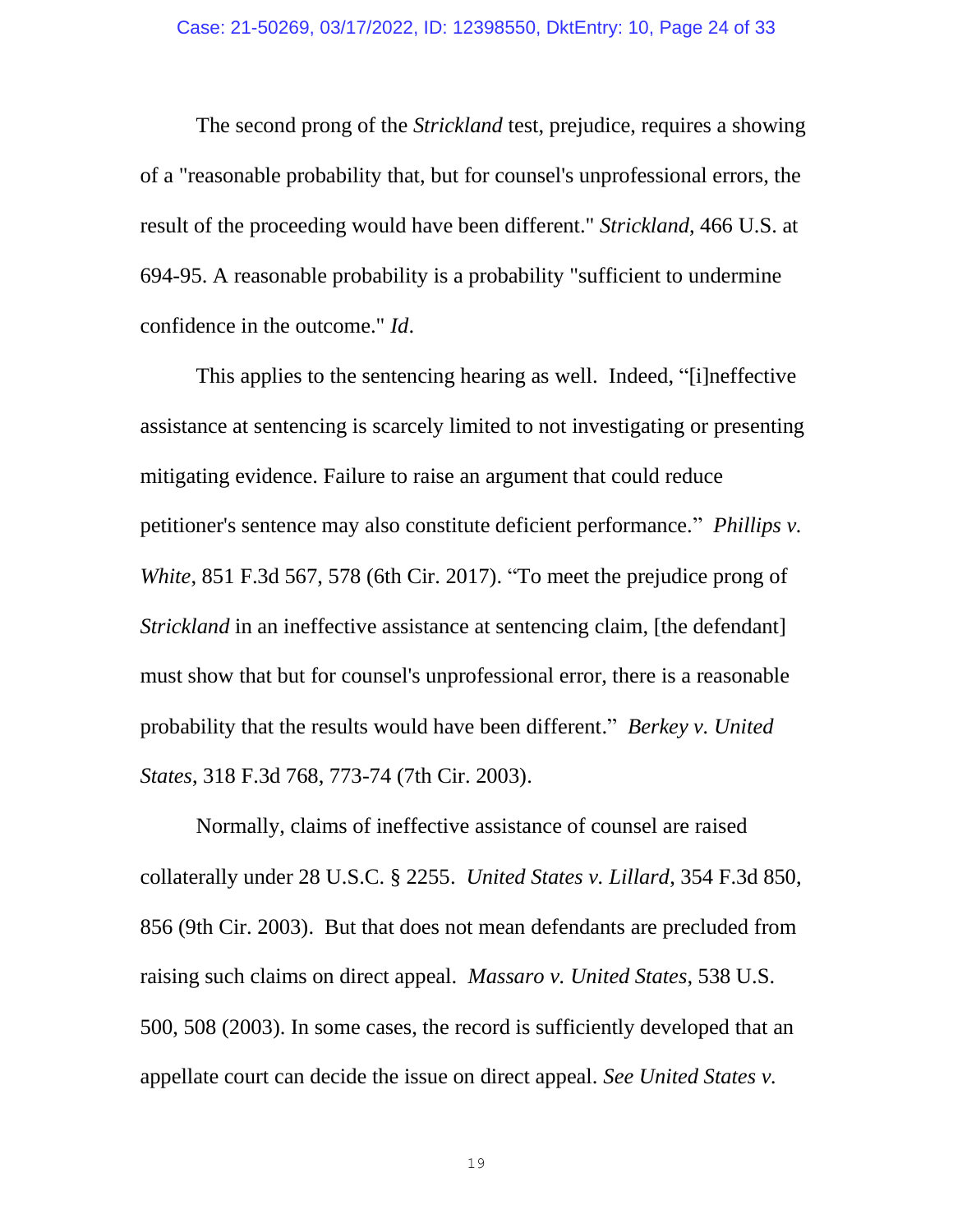*Alferahin*, 433 F.3d 1148, 1160 n.6 (9th Cir. 2006); see *United States v. Liu*, 731 F.3d 982, 998 (9th Cir. 2013) (finding ineffective assistance in case where counsel failed to raise "obvious" defense that created "unquestionabl[e] prejudice[]").

## **D. The District Court's Decision To Impose The Two-Level Sophisticated Means Enhancement Must Be Vacated Due To Trial Counsel's Failure To Properly Argue The Matter**

Applying this to Mr. Kanyike's case, the two-level sophisticated means enhancement must be vacated due to trial counsel's failure to make the district court aware of the law cited above through a proper argument. This is one of those cases in which counsel failed to raise an "obvious" defense that created "unquestionable prejudice." *Liu*, 731 F.3d at 998.

It is true that he argued the matter and tried to make the case, both in writing and verbally, that Kanyike's scheme did not utilize sophisticated means given that there is nothing sophisticated about obtaining EIN numbers; filling out loan applications; or wiring money overseas.

However, counsel failed to cite any of the law referenced above. Particularly, he failed to inform the district court that "sophistication requires more than the concealment or complexities inherent in fraud. [Citation]. Thus, fraud per se is inadequate for demonstrating the complexity required for enhancement under U.S.S.G. § 2B1.1(b)(10)(C)." *Adepoju*, 756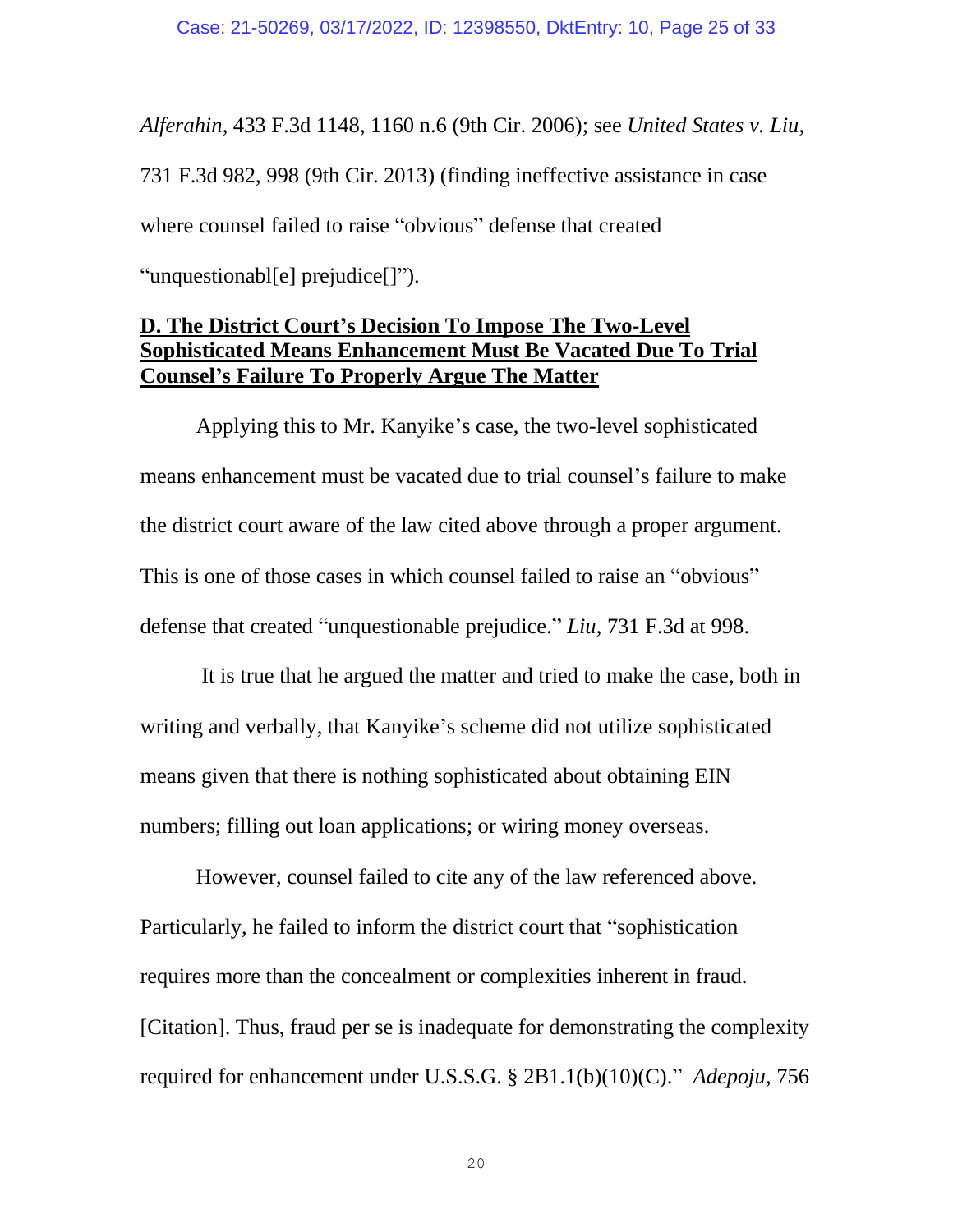F.3d at 257. There is no legitimate tactical reason for failing to do so. It only would have strengthened his argument for not imposing the two-level enhancement.

It also is reasonably probable that the district court would have changed its mind regarding the enhancement had counsel cited the law, as he should have. There is nothing particularly sophisticated about what Mr. Kanyike did beyond that inherent in the wire fraud itself. It is reasonably probable that the district court would have been persuaded had counsel cited the law that holds that "sophistication requires more than the concealment or complexities inherent in fraud. [Citation]. Thus, fraud per se is inadequate for demonstrating the complexity required for enhancement under U.S.S.G. § 2B1.1(b)(10)(C)." *Adepoju*, 756 F.3d at 257.

Accordingly, the district court's decision to impose the two-level enhancements should be vacated due to counsel's ineffectiveness in failing to properly argue the matter.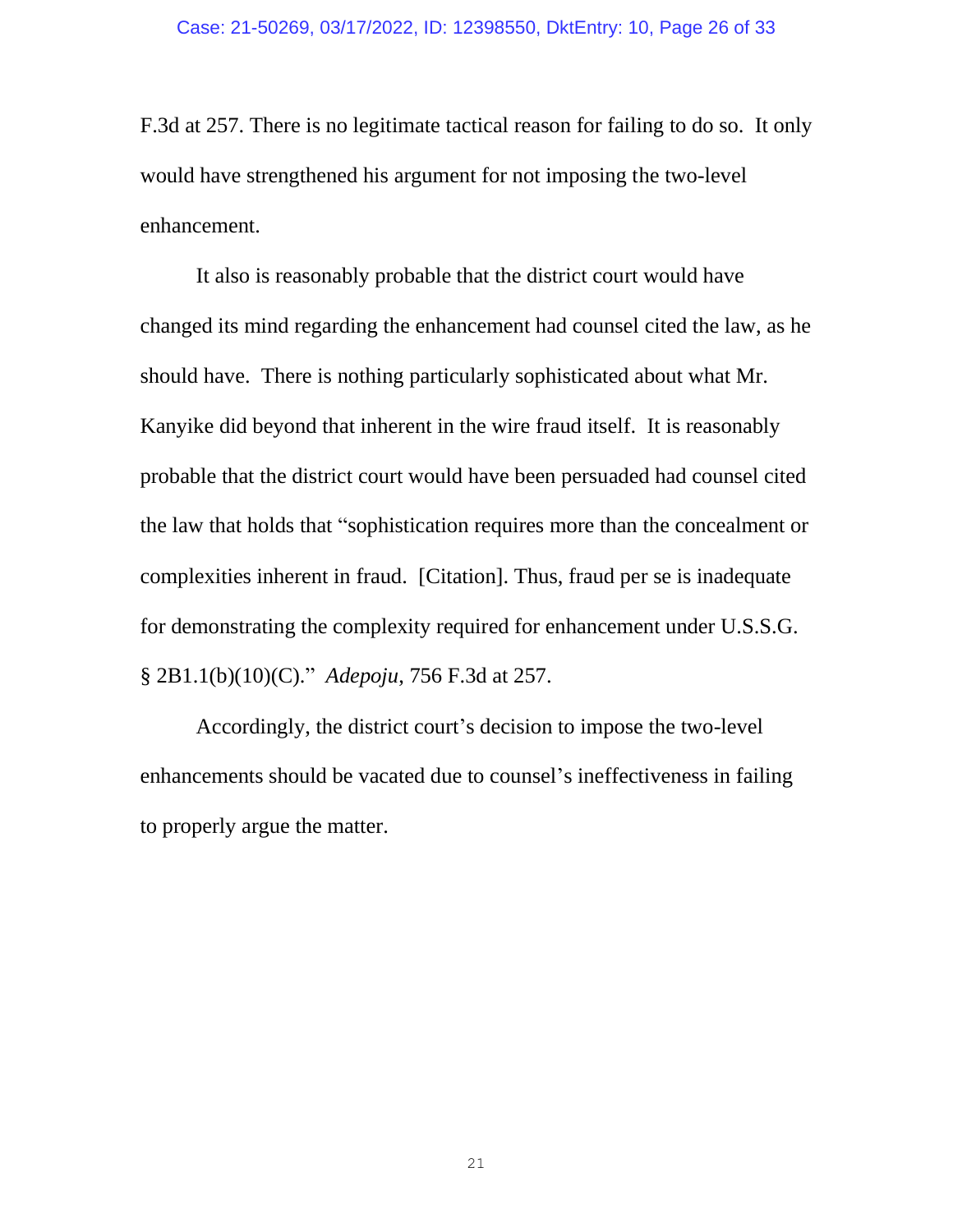#### **II.**

# **APPELLANT SUFFERED INEFFECTIVE ASSISTANCE OF COUNSEL AT SENTENCING WHEN HIS ATTORNEY FAILED TO CONTEST THE TWO-LEVEL "GROSS RECEIPTS ENHANCEMENT UNDER USSG §2B1.1(b)(17)(A)**

### **A. Introduction And Relevant Facts And Proceedings**

The presentence report (PSR) indicates that, as the result of Kanyike's actions, the following financial institutions lost the following amounts of money: 1) Chase Bank lost \$518,750 (two loans of \$420,00 and \$98,750); 2) Ready Capital lost \$137,500; and BSD Capital lost \$346,300. (PSR at 9-10; ¶ 40). The total amount of these losses is \$1,002,500, a figure with which the probation officer agreed. (PSR at 12; ¶ 53). Based on this figure, the probation officer recommended a two-level increase pursuant to USSG §2B1.1(b)(17)(A), which contributed to a total adjusted offense level of 24. (PSR at 12; ¶ 53). The district court accepted this recommendation. (ER 17, 49). Defense counsel did not contest or otherwise challenge the \$1,002,500 figure or the two-level increase.

## **B. The Two-Level Increase Pursuant To USSG §2B1.1(b)(17)(A)**

"The United States Sentencing Guidelines provide a two-level enhancement when 'the defendant derived more than \$1,000,000 in gross receipts from one or more financial institutions as a result of the offense.'" *United States v. Muho*, 978 F.3d 1212, 1221 (11th Cir. 2020); USSG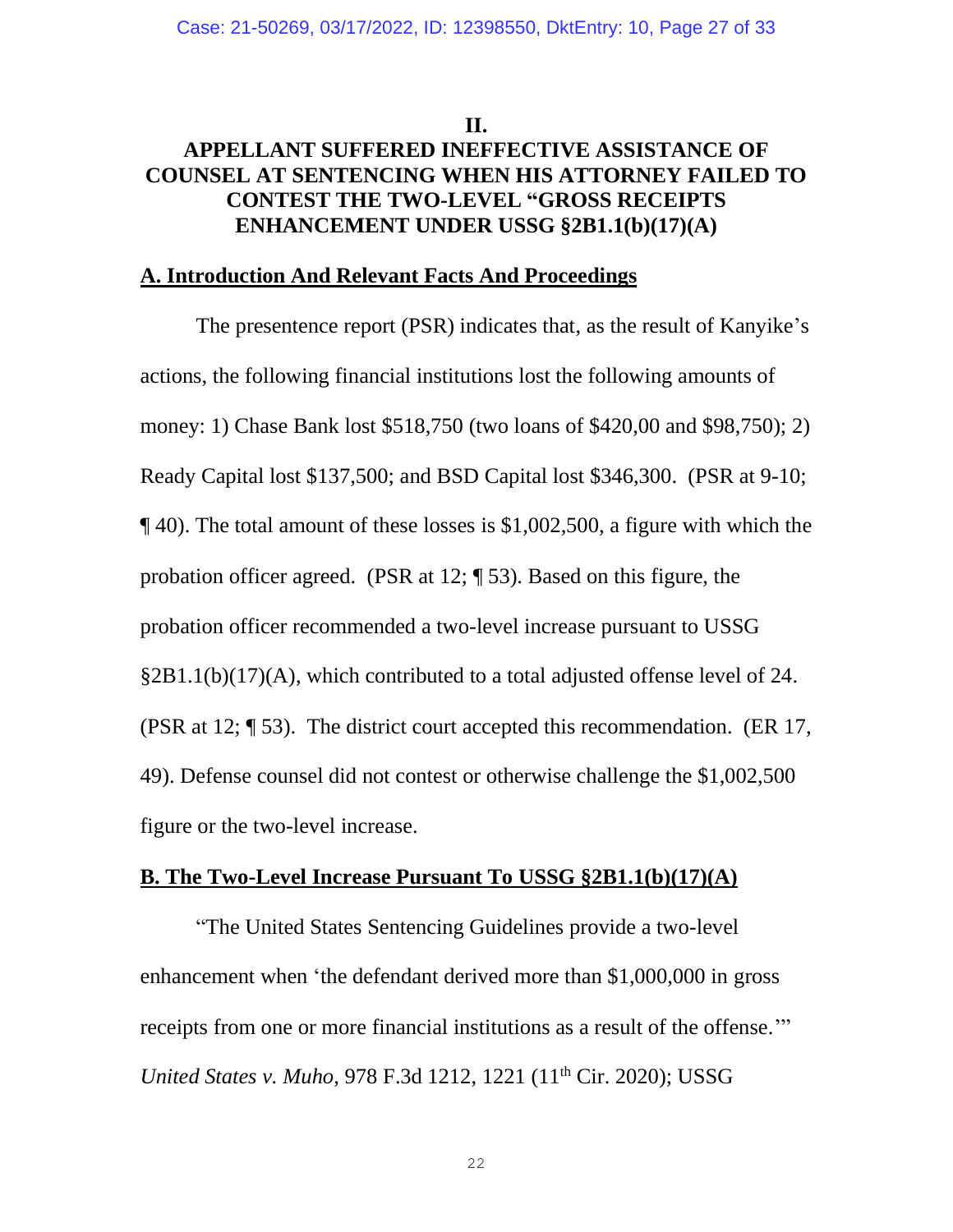§2B1.1(b)(17)(A). To qualify for this enhancement, money must flow "from a financial institution into the defendant's coffers." *United States v. Van Alstyne*, 584 F.3d 803, 819 (9th Cir. 2009). The enhancement applies where a "financial institution suffers some type of loss or liability in providing the requisite funds." *United States v. Huggins*, 844 F.3d 118, 122-24 (2nd Cir. 2016).

## **C. The Two-Level "Gross Receipts" Enhancement Under §2B1.1(b)(17)(A) Must Be Vacated Due To Trial Counsel's Ineffectiveness In Failing To Challenge It**

The district court's application of the two-level "gross receipts" enhancement under §2B1.1(b)(17)(A) must be vacated due to Mr. Kanyike's attorney's failure to challenge it. Mr. Kanyike does not dispute that Chase Bank, Ready Capital or BSD Capital are "financial institutions" within the meaning of the Guidelines. Nor is he challenging the application of the enhancement per se, as that would admittedly violate the terms of the appellate waiver in his plea agreement. (ER 129-130).

His challenge, rather, is that his attorney was ineffective within the meaning of *Strickland* and the Sixth Amendment when he failed to challenge the court's imposition of the "gross receipts" enhancement under §2B1.1(b)(17)(A). As noted in the previous section, to prevail on such a claim under *Strickland*, a petitioner must establish (a) that his counsel's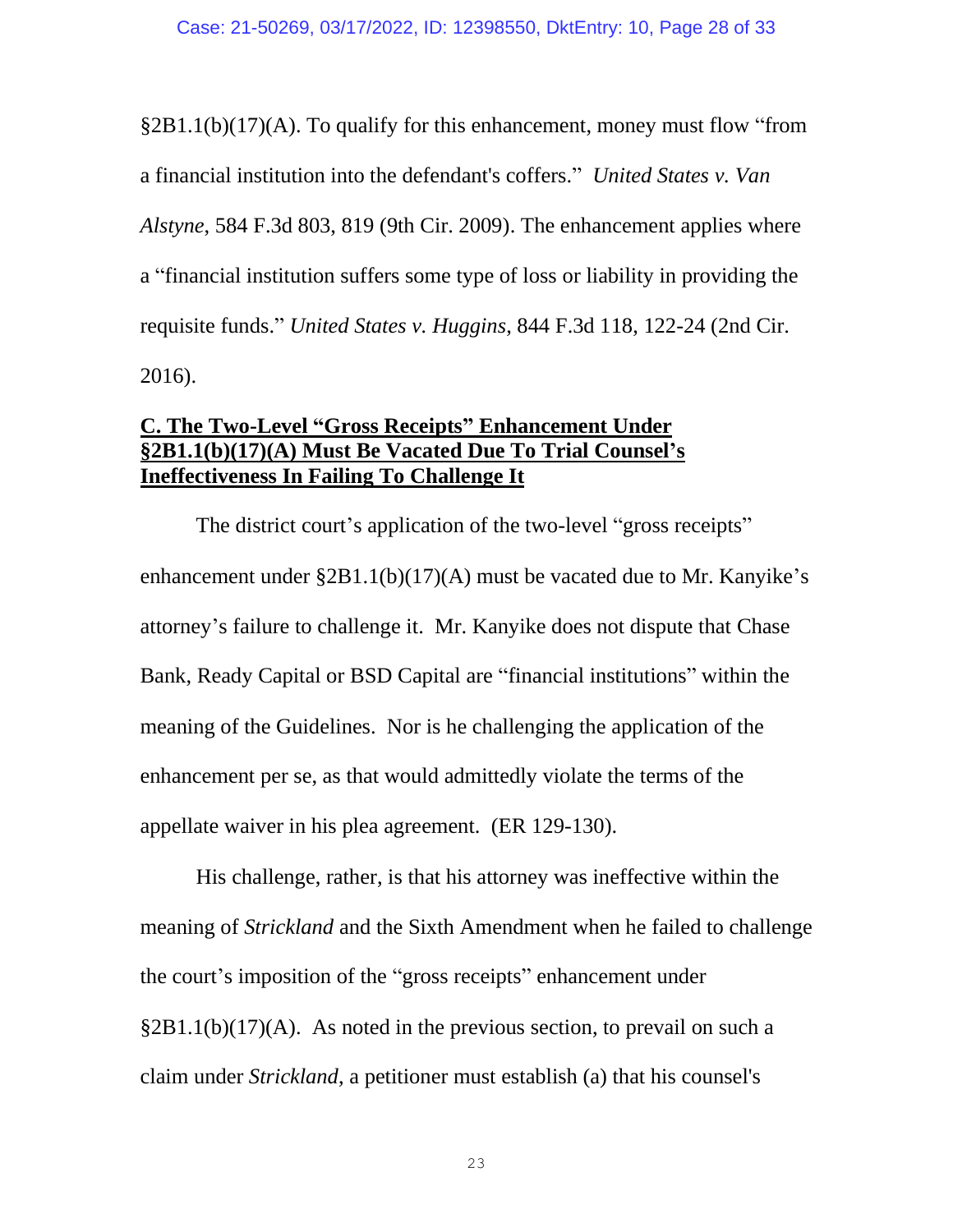#### Case: 21-50269, 03/17/2022, ID: 12398550, DktEntry: 10, Page 29 of 33

representation was outside the wide range of professionally competent assistance, and (b) that he was prejudiced by reason of his counsel's representation. *Strickland,* 466 U.S. at 687-88. An attorney's performance is deficient if it falls below an "objective standard of reasonableness." *Strickland,* 466 U.S. at 688.

For a sentencing enhancement under the Guidelines to apply, the government must prove its application by a preponderance of the evidence. *United States v. Valle, 940 F.3d 473, 479 (9<sup>th</sup> Cir. 2019). That burden may* be met by facts set for the by the probation officer in the PSR. And if the defendant fails to object to those facts, he is deemed to have admitted them. *United States v. Bennett*, 472 F.3d 825, 832, 833-34 (11<sup>th</sup> Cir. 2006).

That was the situation here. The PSR recommended the two-level enhancement under §2B1.1(b)(17)(A) based on the amount of loss that the various financial institutions suffered. The probation officer calculated that total amount to be \$1,002,500, thus qualifying Mr. Kanyike for the §2B1.1(b)(17)(A) enhancement. However, in referencing the dollar figures, he used the word "*approximately*" multiple times throughout the PSR. (PSR at 4, 5, 8, 9, 11; ¶ 5, 11, 31, 38, 40, 51). This suggests a certain degree of uncertainty as to whether the total amount did in fact exceed \$1,000,000.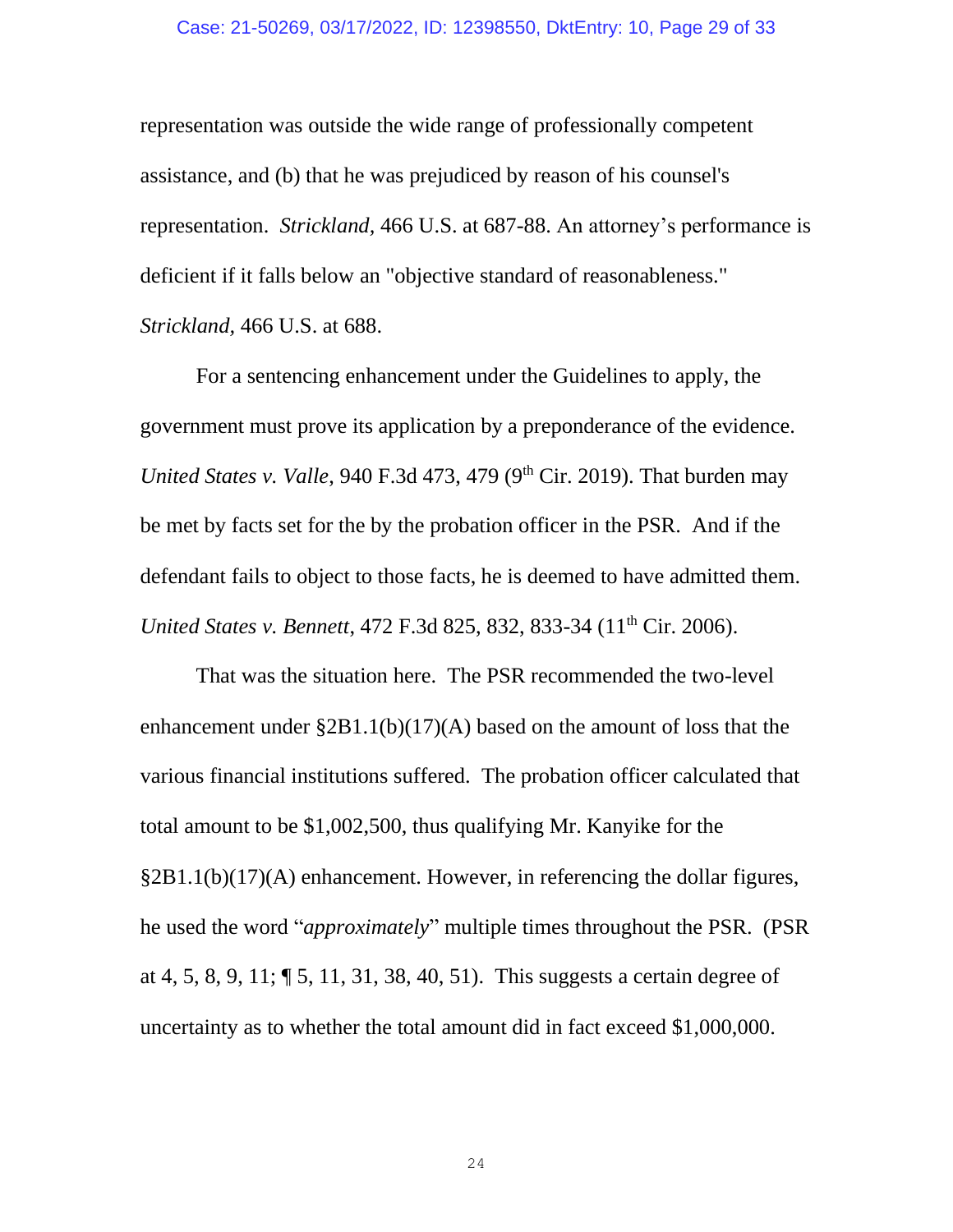Had the total amount far exceeded the \$1,000,000 threshold for the §2B1.1(b)(17)(A) enhancement, it may not have been an issue. However, as this Court can see, the total dollar figure barely was above the threshold figure. Given the probation officer's uncertainty as to that precise dollar figure and given that the district court relied on that dollar figure and the probation officer's recommendation to impose the two-level enhancement, it behooved defense counsel to challenge it. There is no conceivable reason not to do so. His failure to do so qualified as ineffective assistance of counsel and it is reasonably probable that the court would have taken a different approach towards the enhancement had counsel done so.

Accordingly, the two-level enhancement under §2B1.1(b)(17)(A) should be vacated.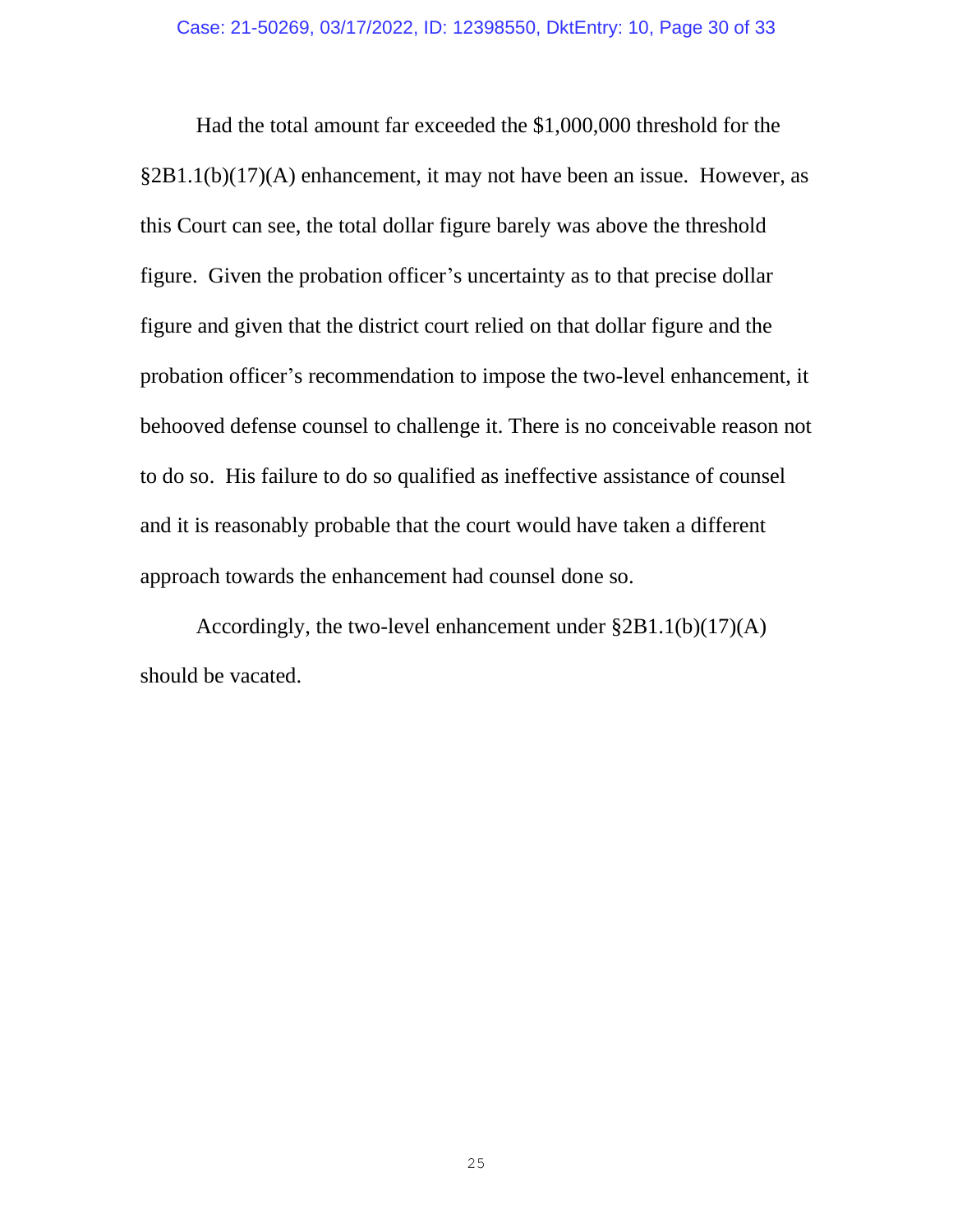# **CONCLUSION**

For all the foregoing reasons, Mr. Kanyike respectfully requests that this Honorable Court vacate the two-level sophisticated means enhancement and the two-level gross-receipts enhancement based on his attorney's ineffectiveness and remand the matter back to the district court for resentencing.

DATED: March 17, 2022 Respectfully submitted,

MARK HAUSHALTER

By: s/ Mark Haushalter Mark Haushalter Attorney for Appellant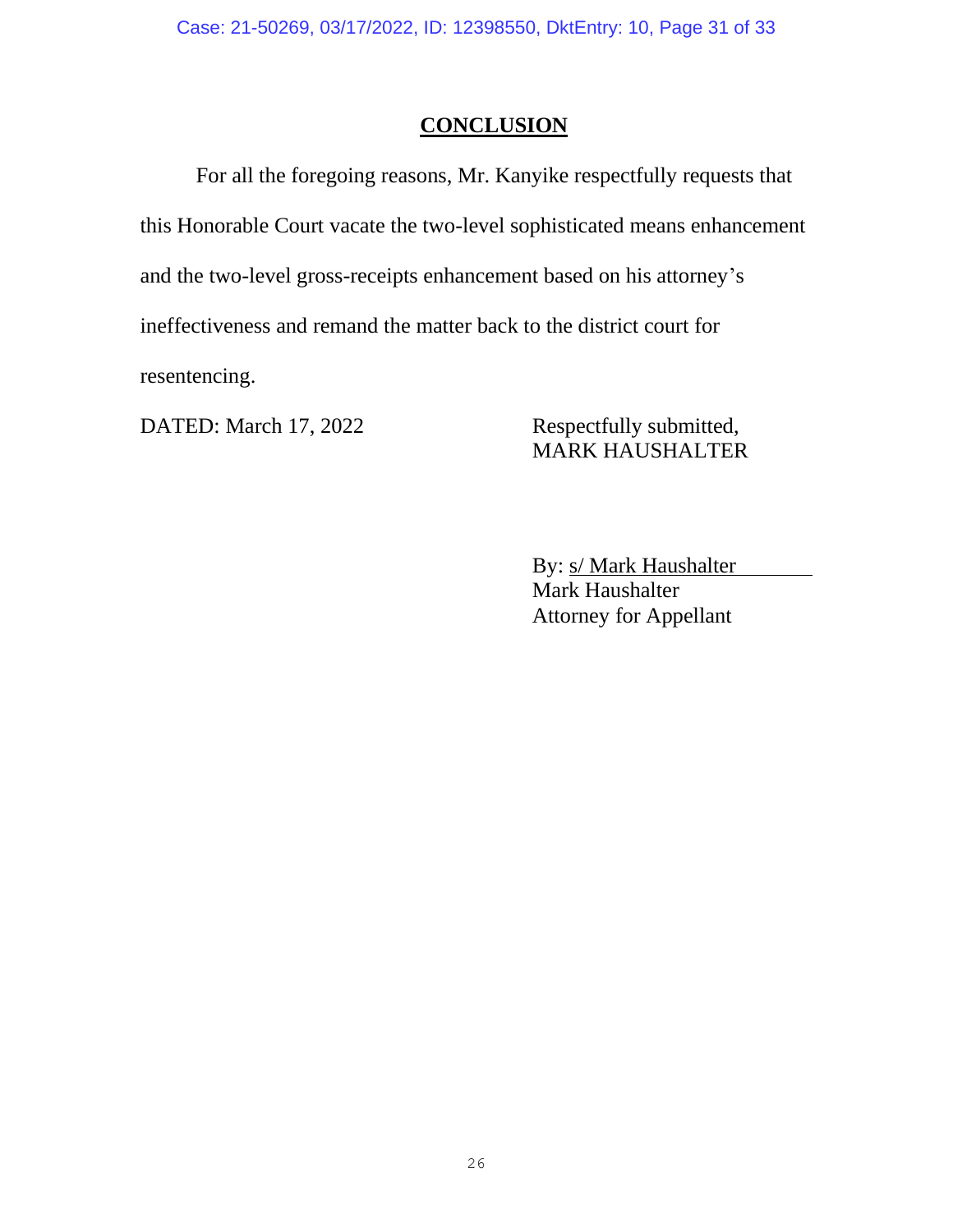Case: 21-50269, 03/17/2022, ID: 12398550, DktEntry: 10, Page 32 of 33

# **CERTIFICATE OF COMPLIANCE PURSUANT TO CIRCUIT RULE 32-1**

Case No 21-50269

I certify that:

 $\underline{X}$  The brief is proportionately spaced, has a typeface of 14 points or more and contains 4,759 words.

or is

\_\_\_\_ Monospaced, has 10.5 or fewer characters per inch and contains \_\_ words or \_\_ lines of text

or is

In conformance with the type specifications set forth in Fed. R. App. P.  $32(a)(5)$  and does not exceed pages.

Date: March 17, 2022

s/ Mark Haushalter Mark Haushalter Attorney For Appellant Hassan Kanyike